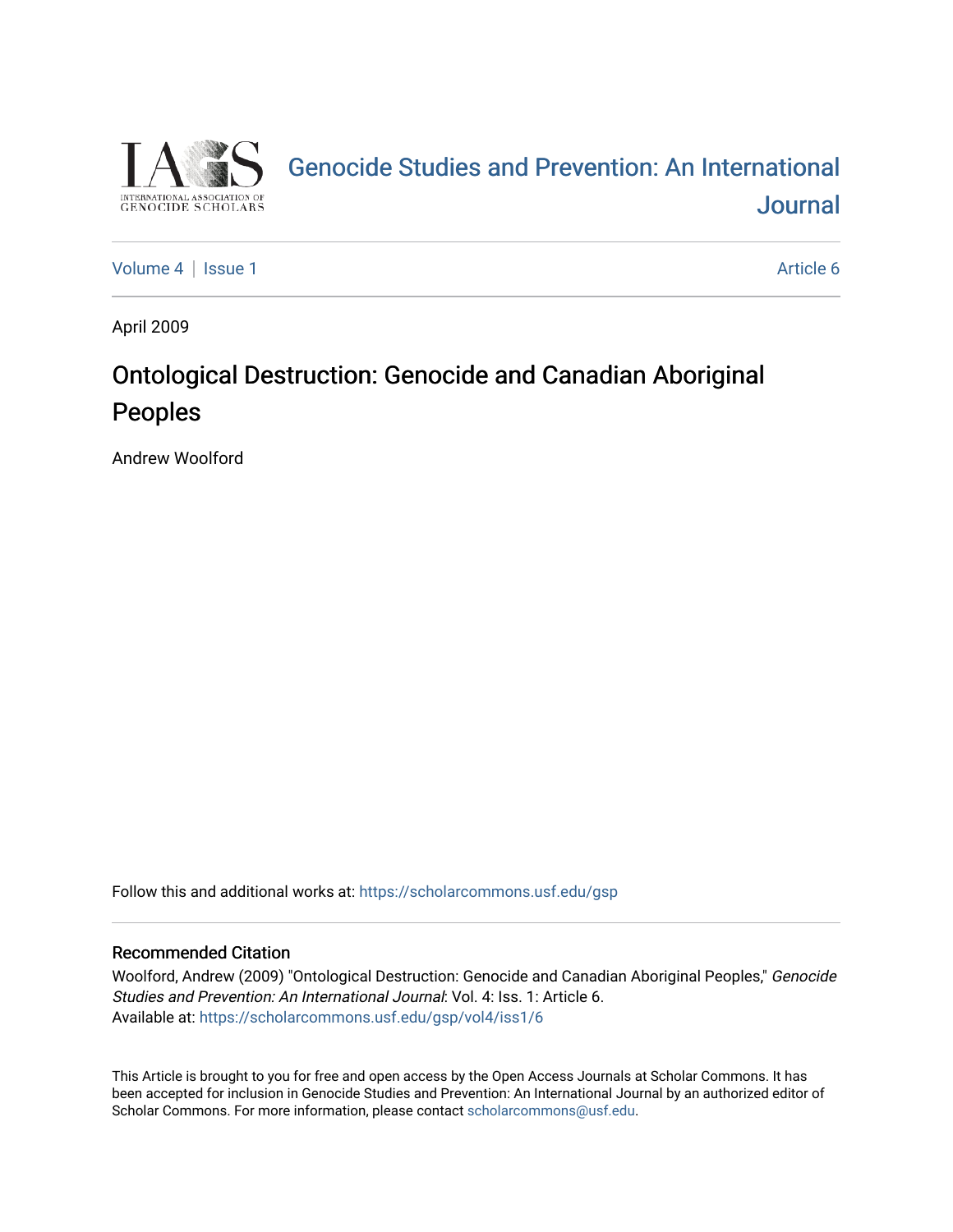# Ontological Destruction: Genocide and Canadian Aboriginal Peoples<sup>[1](#page-13-0)</sup>

## Andrew Woolford Department of Sociology, University of Manitoba, Winnipeg

The impact of colonialism on Aboriginal groups in Canada is often described as ''cultural genocide'' or ''ethnocide.'' In contrast, this article offers a re-reading of the United Nations Convention on the Prevention and Punishment of the Crime of Genocide (1948) that is sensitive to Aboriginal understandings and experiences of group life and group destruction. Through this re-reading, it is argued that genocide must be understood in a culturally contextualized manner so as to avoid modernist and Eurocentric biases. Only by opening up the conception of genocide will we be able to contend adequately with Canadian Aboriginal experiences of colonialism.

Keywords: genocide, Canadian Aboriginal peoples, residential schools, assimilation, cultural genocide

#### Introduction

The terms "cultural genocide" and "ethnocide" have often been used to describe the destruction perpetrated against Canadian Aboriginal peoples.<sup>[2](#page-13-0)</sup> In such cases, one senses that these terms are not intended to invoke one of the categories of genocide created by Raphael Lemkin when the United Nations Secretariat retained him in 1946 to help draft an international convention<sup>[3](#page-13-0)</sup> but, rather, are used as qualifiers to describe processes different from and less severe than genocide proper, which some suggest must involve the attempted physical annihilation of the targeted group.<sup>[4](#page-13-0)</sup> However, to characterize the harms produced by Canadian colonialism as cultural genocide is problematic on at least three grounds. First, the varied path of attempted Aboriginal destruction in Canada is misrepresented by attempts to reduce Canadian colonialism to a singular event and Aboriginal Canadians to a single ''group.'' To put it simply, Canadian Aboriginal peoples are culturally and regionally diverse and experienced colonialism in different ways. Second, while all Aboriginal groups experienced at least some degree of attempted assimilation, some also experienced high levels of physical destruction through settler violence, disease, and deadly residential-school conditions, as well as biological interference with reproductive processes. Finally, the separation between "cultural" and "physical" forms of destruction—a modernist contrivance that contends that such neat categories in fact exist—collapses under a more detailed investigation of Aboriginal experiences of destruction. This third problematic is the primary focus of this article.

While the assumption that Canadian Aboriginal peoples experienced only cultural genocide is commonplace, in my research on land claims and reparations for Aboriginal peoples in British Columbia, I have come across many Aboriginal persons who describe their experiences of colonialism as "genocide."<sup>[5](#page-13-0)</sup> At first, I took this to be a politicized use of the term—an attempt to harness its symbolic power to the task of advancing Canadian Aboriginal justice claims.<sup>[6](#page-13-0)</sup> Surely they meant cultural genocide or ethnocide. Moreover, in delineating their experiences of genocide, these Aboriginal respondents

Andrew Woolford, ''Ontological Destruction: Genocide and Canadian Aboriginal Peoples'' Genocide Studies and Prevention 4, 1 (April 2009): 81–97. © 2009 Genocide Studies and Prevention. doi:10.3138/gsp.4.1.81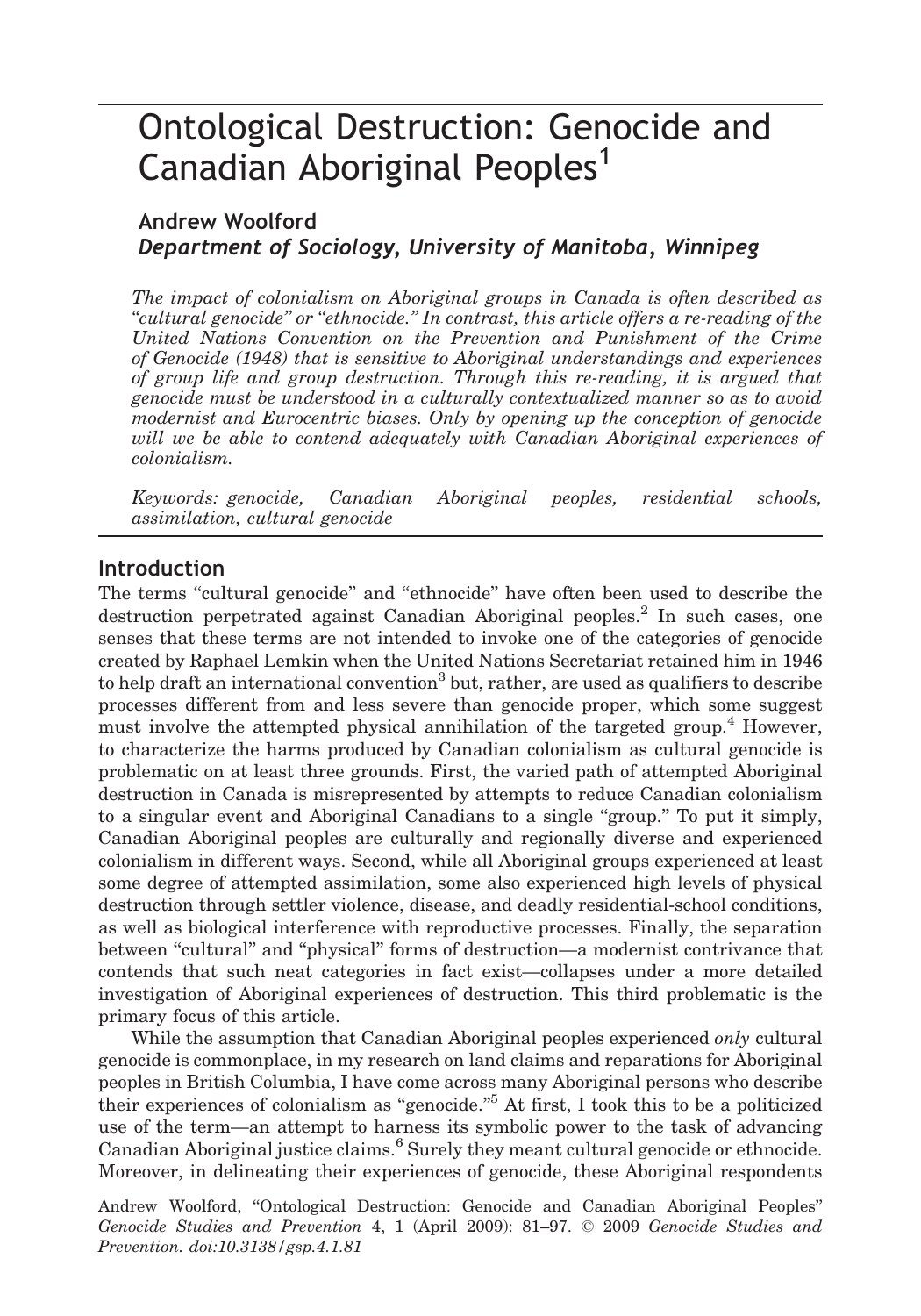included not only residential schools and Canadian assimilation policies—phenomena often discussed under the rubric of cultural genocide—but also land appropriation, the spread of European diseases, and the broad legal framework of Canadian colonialism. Taking these claims seriously, I begin in this article from the premise that these people are neither strategically misinterpreting the term ''genocide'' nor employing it solely for political purposes. In doing so, I argue that a re-reading of the 1948 United Nations Convention on the Prevention and Punishment of Genocide (UNCG) through a lens sensitive to Aboriginal realities lends greater validity to these claims.

If we are to begin to address Canadian Aboriginal claims of genocide, it is necessary to reject a strictly epistemological approach to the question of genocide, one that seeks to identify a guiding legal or sociological definition of genocide that can be applied to multiple cases in a doctrinal manner. This means that the UNGC definition of genocide will not be used here as a "universal grid"<sup>[7](#page-13-0)</sup> for classifying human groups and their violent relations. Lost within such generalizations are local understandings of collective life and collective destruction. Thus, this article moves toward an ''ontology of destruction,'' examining genocide from the perspective of how destruction is experienced and made sense of by targeted collectivities who define their worlds within culturally specific meaning systems. This portrayal will be partial, since it is impossible to do more than hint at some Aboriginal understandings of destruction within the allotted space. Thus, the examples provided are not intended as a comprehensive account of Canadian Aboriginal genocides but are merely illustrative of how the UNCG potentially fails to capture Canadian Aboriginal notions of being.

It should also be noted that my project is not to relativize or to broaden the concept of genocide to the extent that it loses all meaning. Instead, the UNCG will continue to serve as a guiding framework for constituting acts of genocide, but key components of its definition will be interrogated and opened up so that they move beyond modernist and Eurocentric meaning horizons. The goal is to employ the UNCG in a manner more sensitive to cultural specificity, rather than in a strictly legalistic sense. To this end, I will seek to destabilize what it means to be a ''group,'' to show ''intent,'' and to experience "destruction," all terms specified in art. 2 of the UNCG. $8$ 

#### Aboriginal/Non-Aboriginal Relations in Canada

Before embarking on this analysis it is necessary to provide a succinct summary of the history of Aboriginal/non-Aboriginal relations in Canada. The narrative that follows is a simplification of the process of colonization, which, as mentioned above, took a variety of distinct forms depending on the Aboriginal people and the region in question.

The first non-Aboriginal visitors to what is now Canada were Norsemen who attempted to settle parts of Newfoundland and Labrador in the eleventh century. Conflict ensued with the local Aboriginal population, and the Norse abandoned their efforts. In the latter part of the fifteenth century, Europeans returned, this time pursuing sea products ranging from cod to whale. Some expeditions set up temporary camps ashore to dry their catch, but, for the most part, they had minimal contact with Aboriginal peoples of this region.

Beginning in the sixteenth century, Europeans—in particular, the French and the British—set out more regularly to explore North America. At first they sought to discover a sea route to the riches of the Far East. But they soon discovered that North America possessed its own store of wealth: the beaver pelts and other animal furs that were desired in Europe. European traders depended on Aboriginal peoples to hunt and treat the furs so that they could be transformed into hats and other clothing.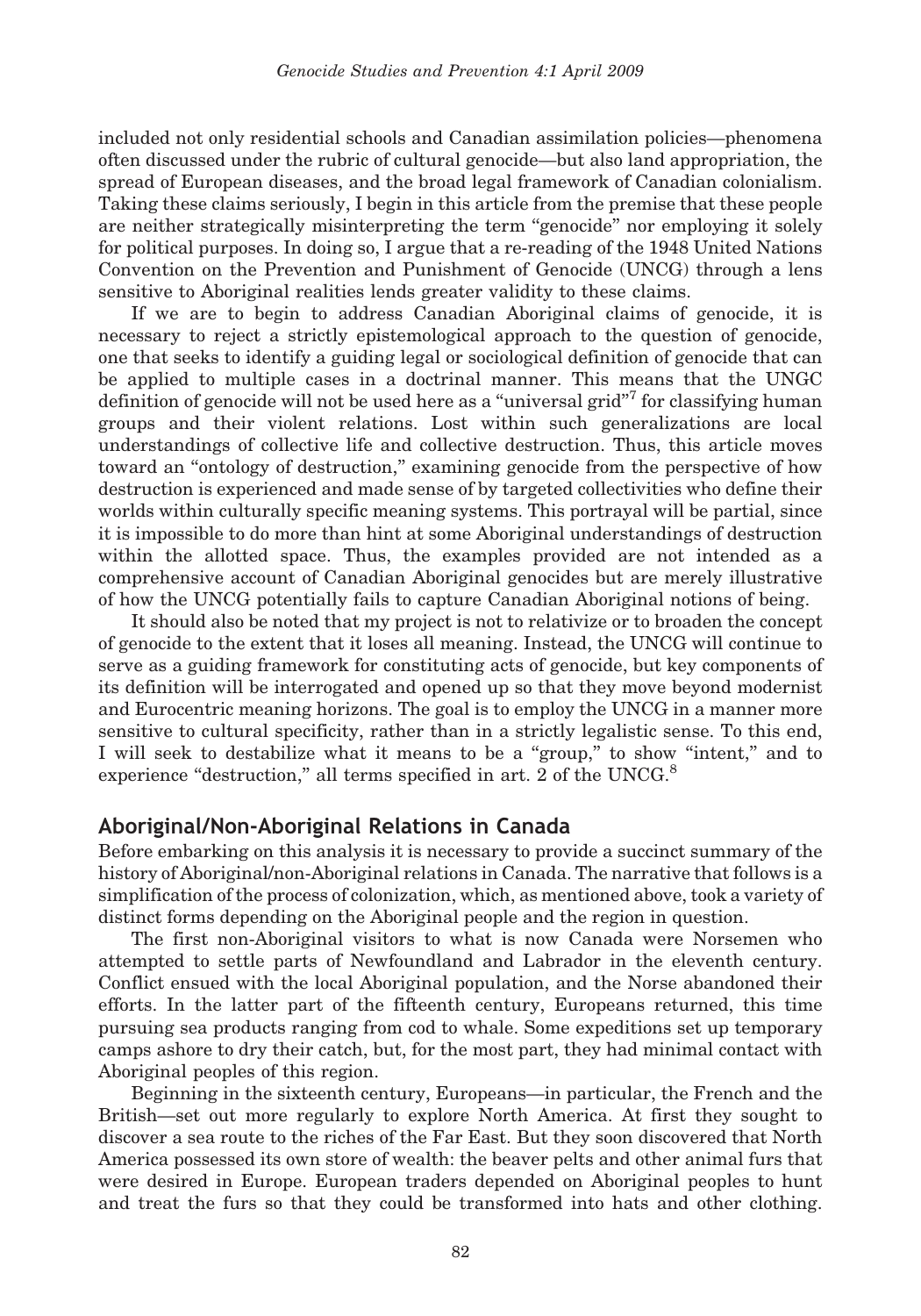This trade continued through much of the seventeenth and eighteenth centuries, creating a symbiotic relationship between Aboriginal and non-Aboriginal trappers and traders.

Aboriginal peoples were also important military allies for the competing European colonizers. Warfare between Aboriginal peoples prior to the arrival of Europeans tended to produce few casualties, since the available weaponry was relatively unsophisticated. However, with the arrival of European military technology and the export of European struggles to North American soil, Aboriginal peoples found themselves increasingly engaged in deadly combat. The eighteenth century was particularly bloody as the French, British, and Anglo-Americans battled for control of North America. Many Aboriginal peoples found themselves immersed in war, whether as part of an alliance with one of the conflicting European nations or in combat with a new or long-standing Aboriginal enemy.

The French brought evangelism to their Aboriginal trading partners in the seventeenth century. These efforts to "save" the "souls" of Aboriginal peoples were intensified by religious orders such as the Récollets and the Jesuits who ventured into Aboriginal communities to proselytize to their inhabitants. These orders differed in the degree to which they sought to assimilate Aboriginal peoples to European ways. The Récollets attempted not just a spiritual but a cultural conversion, while the Jesuits believed that tending to the souls of Aboriginal peoples was enough. However, the presence of these and other evangelists within Aboriginal communities, not to mention the schools and churches they established, would, in the nineteenth and twentieth centuries, be used by the Canadian government in its attempts to culturally absorb Aboriginal persons into the Canadian mainstream (e.g., through "residential schools").

Despite the early presence of European traders and missionaries, settlers were few at the onset of Canadian colonization. Indeed, Aboriginal peoples would have been in a secure position to maintain their power, territories, traditions, and trade had it not been for the spread of European diseases. Since Aboriginal peoples had established little resistance to diseases such as smallpox, these diseases provided ''biological power" to facilitate European control.<sup>[9](#page-14-0)</sup> Carried along trade routes, diseases often preceded Europeans into Aboriginal communities and decimated their populations. At least half the Aboriginal population of between 200,000 and 300,000 people was killed by disease between the beginning of the seventeenth century and the end of the nineteenth.<sup>[10](#page-14-0)</sup> This devastating death toll opened vast areas of land to European settlement and exploitation.

The destructive effect of colonialism intensified as Europeans began to seek possession of Aboriginal territories for settlement and resource exploitation. Once British control of Canada was established in the mid-seventeenth century, population pressures and land scarcity in Britain brought settlers seeking new economic opportunities to eastern Canada (and later to the Prairie region). In contrast, on the West Coast of Canada, various entrepreneurs spearheaded colonial control of what is today British Columbia when they strove to exploit the resources of this region. Colonial economic activities on the West Coast began with the fur trade but expanded into gold mining, fisheries, and forestry. Both settler and entrepreneurial patterns of colonization affected Aboriginal peoples drastically, carving their traditional territories into increasingly smaller allotments.

Any attempt by these newcomers to dispossess Aboriginal peoples of their lands was supposed to be constrained by British law. In the aftermath of the Anglo–French struggle for control of what is now Canada, George III of Britain issued the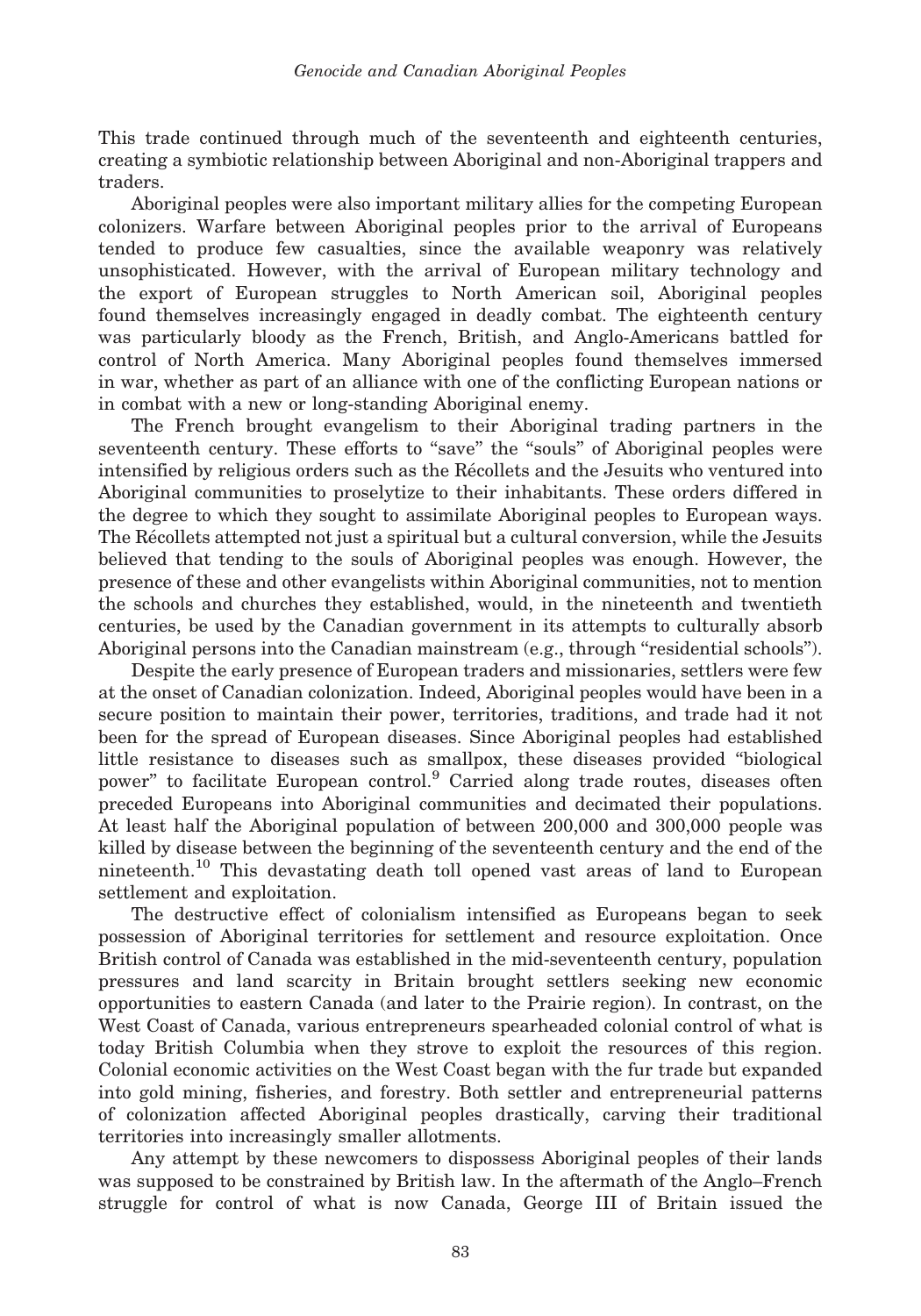Royal Proclamation of 1763 to set the ground rules for colonial relations. The portion of this text that refers to Aboriginal peoples reads as follows:

We do therefore, with the Advice of our Privy Council, declare it to be our Royal Will and Pleasure ... that no Governor or Commander in Chief in any of our other Colonies or Plantations in America do presume for the present, and until our further Pleasure be known, to grant Warrants of Survey, or pass Patents for any Lands beyond the Heads or Sources of any of the Rivers which fall into the Atlantic Ocean from the West and North West, or upon any Lands whatever, which, not having been ceded to or purchased by Us as aforesaid, are reserved to the said Indians, or any of them. $<sup>11</sup>$  $<sup>11</sup>$  $<sup>11</sup>$ </sup>

In accordance with this proclamation, the colonial government was charged with signing treaties with Aboriginal peoples through which the latter would exchange their territorial rights for goods and services to be provided by the Crown. This policy was followed in several parts of Canada, leading to the creation of agreements such as the ''numbered treaties,'' which cover large portions of Ontario and the Prairie provinces. Negotiating in the afterglow of the cooperation and trust that defined the fur trade, Aboriginal groups often assumed the treaties to be living documents that would shift depending upon their changing needs. In contrast, the non-Aboriginal negotiators saw the treaties as an opportunity to restrict Aboriginal peoples to reserves and to gain access to their traditional territories through annuity payments.<sup>[12](#page-14-0)</sup>

In other regions, this legal imperative to negotiate treaties was ignored. In British Columbia, for example, Aboriginal peoples were denied treaties and forced onto reserves smaller than those anywhere else in Canada. To this day, First Nations in British Columbia seek treaty agreements that will recognize their Aboriginal rights and title, as well as their inherent right to self-government.<sup>[13](#page-14-0)</sup>

Although Canadian Aboriginal peoples have at times used laws such as the Royal Proclamation to pursue their Aboriginal rights and title, law has more often operated as a tool of colonization. Under British control, legal mechanisms such as the 1857 Gradual Civilization Act were passed to legislate the ''progress'' of Aboriginal peoples. Following Confederation in 1867, the Dominion of Canada increased its use of law as a means to control Aboriginal peoples. Indeed, a first step in this control was to define the population that was to be controlled. In 1876, the Indian Act officially codified the definition of Indian and non-Indian.<sup>[14](#page-14-0)</sup> This piece of legislation, despite many revisions, is still in place and still regulates most dimensions of the lives of First Nations individuals and communities.<sup>[15](#page-14-0)</sup> In addition, traditional Aboriginal government structures were reshaped through laws such as the Indian Act and the Enfranchisement Act of 1869, which combined to give the Canadian government greater powers to interfere with governance on Aboriginal reserves.

It should also be noted that the spread of Canadian policing to the far corners of the new nation had a marked impact on Aboriginal ways of life. Royal North-West (later Canadian) Mounted Police officers enforced Canadian law upon even those Aboriginal peoples who had previously operated at some remove from the colonial government. Among the most destructive laws were those forbidding traditional cultural practices, such as the Potlatch or Sun Dance, and those that required Aboriginal children to attend residential schools.<sup>[16](#page-14-0)</sup>

Residential schooling was an important part of a broader policy of assimilation. Frustrated by Aboriginal peoples' refusal to accept Canadian offers of ''enfranchisement,'' Canadian leaders turned to education as a means to eliminate Aboriginal cultures. Residential schools began operating in the late nineteenth century, drawing on an existing network of Protestant and Catholic schools. These were initially day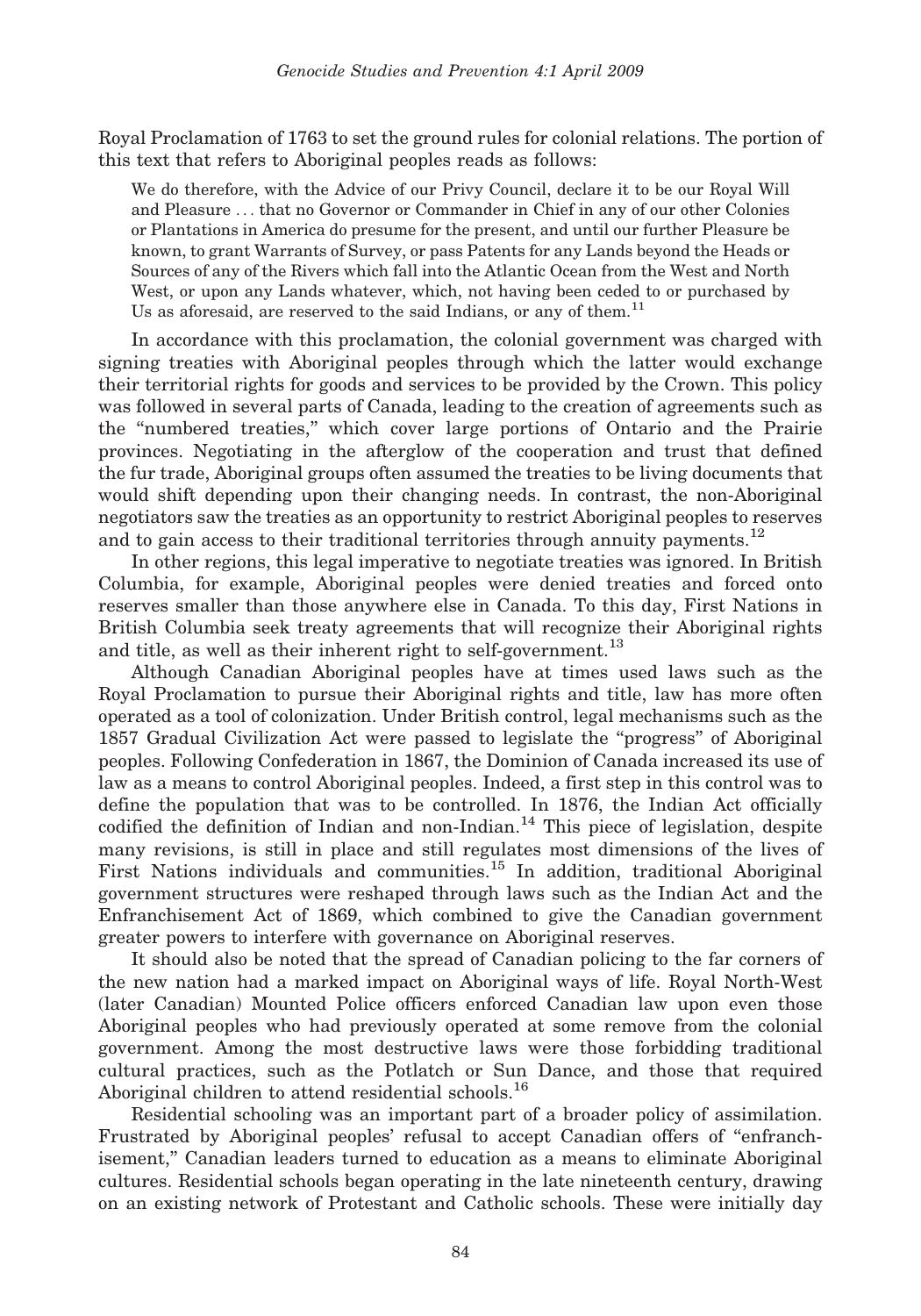schools, but their administrators felt that the children's returning to their parents at the end of each day was undoing their day of lessons in the proper conduct of ''civilized'' persons. In response, the schools began to hold students in residence for most of the year, giving them only a month in the summer to visit their families. By 1920, residential schools were made mandatory for all Aboriginal children. At many schools, conditions were so inadequate that large numbers of children died from ill health, exposure to the elements, and poor nutrition.<sup>[17](#page-14-0)</sup> Others suffered physical and sexual abuse, as well as a constant verbal assault on their cultures, traditions, communities, and families. Upon completing their education, many no longer felt at home or welcome in their communities and became divorced from their cultural traditions. Moreover, deprived of the experience of being parented, they later found it a great struggle to raise their own children.<sup>[18](#page-14-0)</sup> Continuing cycles of emotional, physical, and sexual abuse, as well as addiction, suicide, and other markers of intergenerational trauma, within Aboriginal communities are considered residual effects of the residential-school experience.<sup>[19](#page-14-0)</sup>

The combined effects of land appropriation, violated or ignored treaties, legal domination, and forced assimilation were devastating for Aboriginal peoples. However, they did not entirely succumb to these experiences. Since colonization they have enacted resistance both on an everyday and at a broader societal level. On the everyday level, Aboriginal peoples have held onto their identities and have worked hard to recover and revitalize Aboriginal languages and traditions in order to preserve their cultures. Although these emblems of cultural identity are still in jeopardy, the extent to which they have survived is remarkable, given the colonial onslaught against them.<sup>[20](#page-14-0)</sup> On a broader societal level, Aboriginal persons have used national political organizations such as the Assembly of First Nations and countless regional bodies to express Aboriginal grievances and to pursue justice. The efforts of such organizations have culminated in several moral and political victories. For example, in 1969, the Canadian government tabled a white paper through which it attempted to impose the individual rights of Canadian citizenship upon Aboriginal persons. This policy decision, taken by Pierre Trudeau's Liberal government, seemed so contrary to advice provided by First Nations leaders in government consultations prior to the release of the document that it immediately galvanized Aboriginal persons across Canada. Most saw this policy as an attempt at cultural assimilation that would destroy the Aboriginal way of life. Because of their vocal and concerted protest, the Trudeau government was forced to withdraw the proposal.

Aboriginal peoples have also used Canadian courts to protect and extend their Aboriginal rights and title. One of the first major legal victories for Aboriginal peoples came in *Calder v. British Columbia* (1973).<sup>21</sup> Although the Supreme Court of Canada's decision did not technically favor the Nisga'a First Nation, which launched the case, the reasons for the judgment given by the Court did recognize that Aboriginal title is not something granted by the Crown but, rather, pre-exists European settlement. This decision, together with Aboriginal protests against the 1969 white paper, convinced the Canadian government to take steps to acknowledge Aboriginal demands. In this spirit, in 1974 the government began to negotiate comprehensive land claims with Aboriginal groups that did not possess treaties, and affirmed and recognized Aboriginal and treaty rights in Part II of the Constitution Act,  $1982<sup>22</sup>$  $1982<sup>22</sup>$  $1982<sup>22</sup>$ 

Aboriginal peoples remain a powerful force within Canadian society, despite living in conditions that set them apart in terms of poverty, health, economic opportunity, education, and other indicators of social marginalization.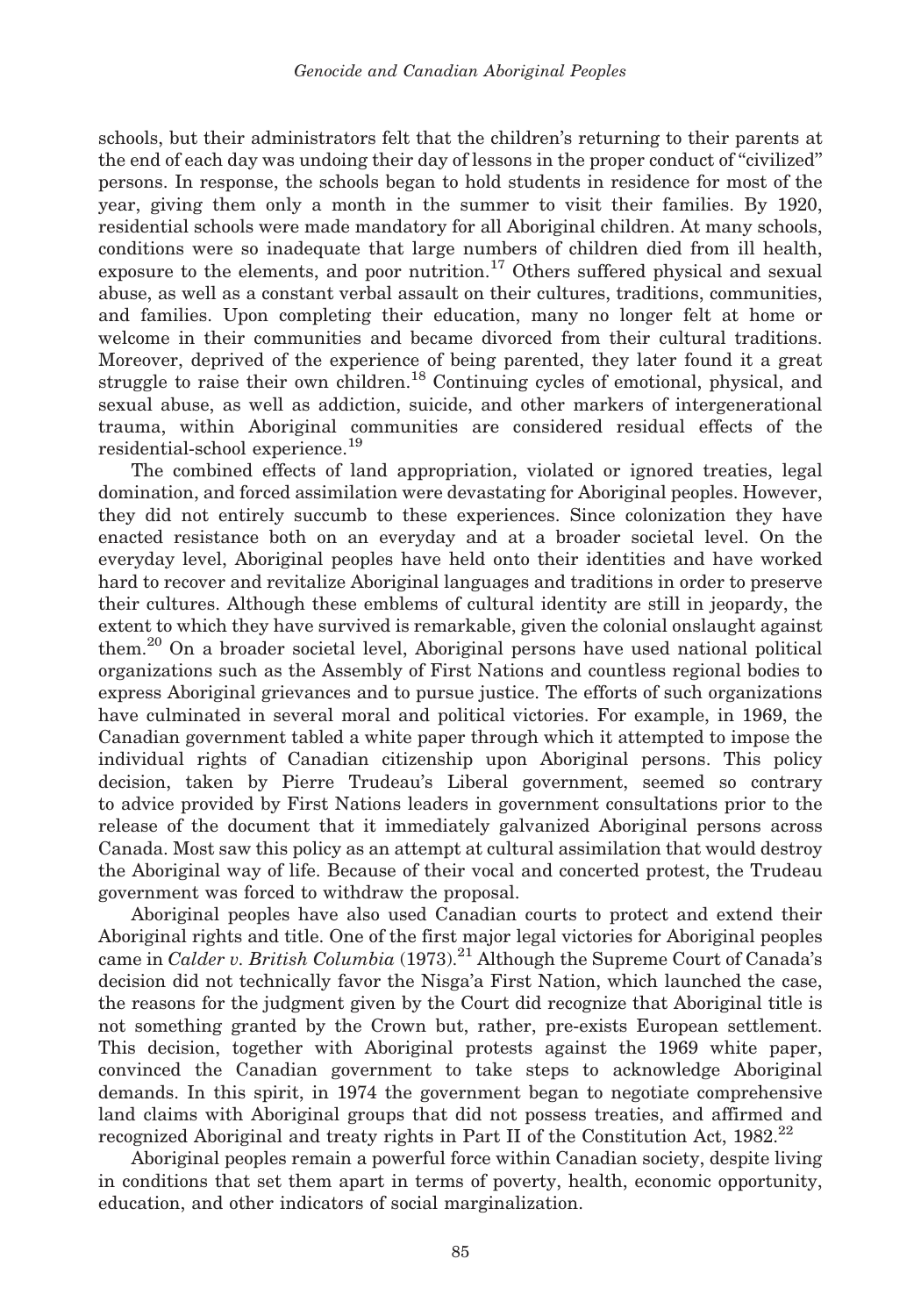#### Genocide and Canadian Aboriginal Peoples

The complexity of this historical narrative, even in such a simplified form, makes any application of the concept of genocide to the circumstances difficult. First, the events described above are loosely networked and do not follow any straightforward genocidal teleology of intent; that is, although we see many moments of intentional destruction, it would be difficult to legally prove the existence of a focused plan of annihilation that could be construed as specific intent. Second, assaults on Aboriginal peoples often derived from what were, at least at the time, liberal or even humanistic motivations. Various ''enlightened'' Europeans came to North America with the belief that ''Indians'' could—through instruction and education—be made fit for ''civilized'' society. Finally, given the constant presence of Aboriginal resistance, there is a tendency in Canadian historiography to avoid use of the term ''genocide'' lest it portray Aboriginal nations as utterly powerless in the face of European might and overlook their impressive perseverance.<sup>[23](#page-14-0)</sup>

These issues must be acknowledged in addressing Canadian Aboriginal claims of genocide. However, they also distract us somewhat from grappling directly with Aboriginal experiences of attempted colonial destruction. The first two issues prioritize the intentions and motives of the perpetrators, but we must first address what we mean by ''destruction'' before we can examine whether or not it was intended. As I suggest below, Aboriginal peoples who suffered greatly at the hands of the majority continue, in their own eyes, to suffer the effects of colonialism. Humanitarian motives do not absolve genocidal intent if these humanitarian beliefs promoted the denial and elimination of Aboriginal ways of being. The third issue attempts to shift the focus away from portraying Aboriginal peoples as passive victims and toward an emphasis on their active survival; however, it is wrong to assume that charges of genocide presuppose the passivity of victims. Indeed, one would be hard pressed to find any instance of genocide that did not meet with some level of resistance on the part of victims.

The remainder of this article is devoted to re-reading the opening sentence of art. 2 of the UNCG in a manner informed by Canadian Aboriginal experiences of colonialism. The objective is to illustrate how we must first open our evaluative tools to localized Aboriginal understandings of group identity and collective destruction before we can attempt to adjudicate whether or not genocidal intent was evident in the Canadian case.

#### Genocide and the UNCG

Raphael Lemkin devised the term "genocide," a combination of Greek genos ("race," "tribe") and Latin cide (from cidere, "to kill"), to provoke the world to take seriously this crime that had heretofore gone "without a name."<sup>[24](#page-14-0)</sup> With this new word in hand, he directed his efforts toward the legal codification of the term so that a clear standard would be in place, rather than the hodgepodge of international treaties and agreements that did not speak to the scale of genocidal crimes. Debate continues about what Lemkin determined to be included within, or necessary to, his definition of genocide.

Lemkin, with his focus on the maintenance and protection of ''national groups,'' discussed not only mass killing and the physical elimination of such groups but also what is often referred to as "cultural genocide" or "ethnocide."<sup>[25](#page-14-0)</sup> Some, such as Ward Churchill, argue that, according to Lemkin, the destruction of a group's ability to continue its cultural existence is sufficient for a determination of genocide.<sup>[26](#page-15-0)</sup>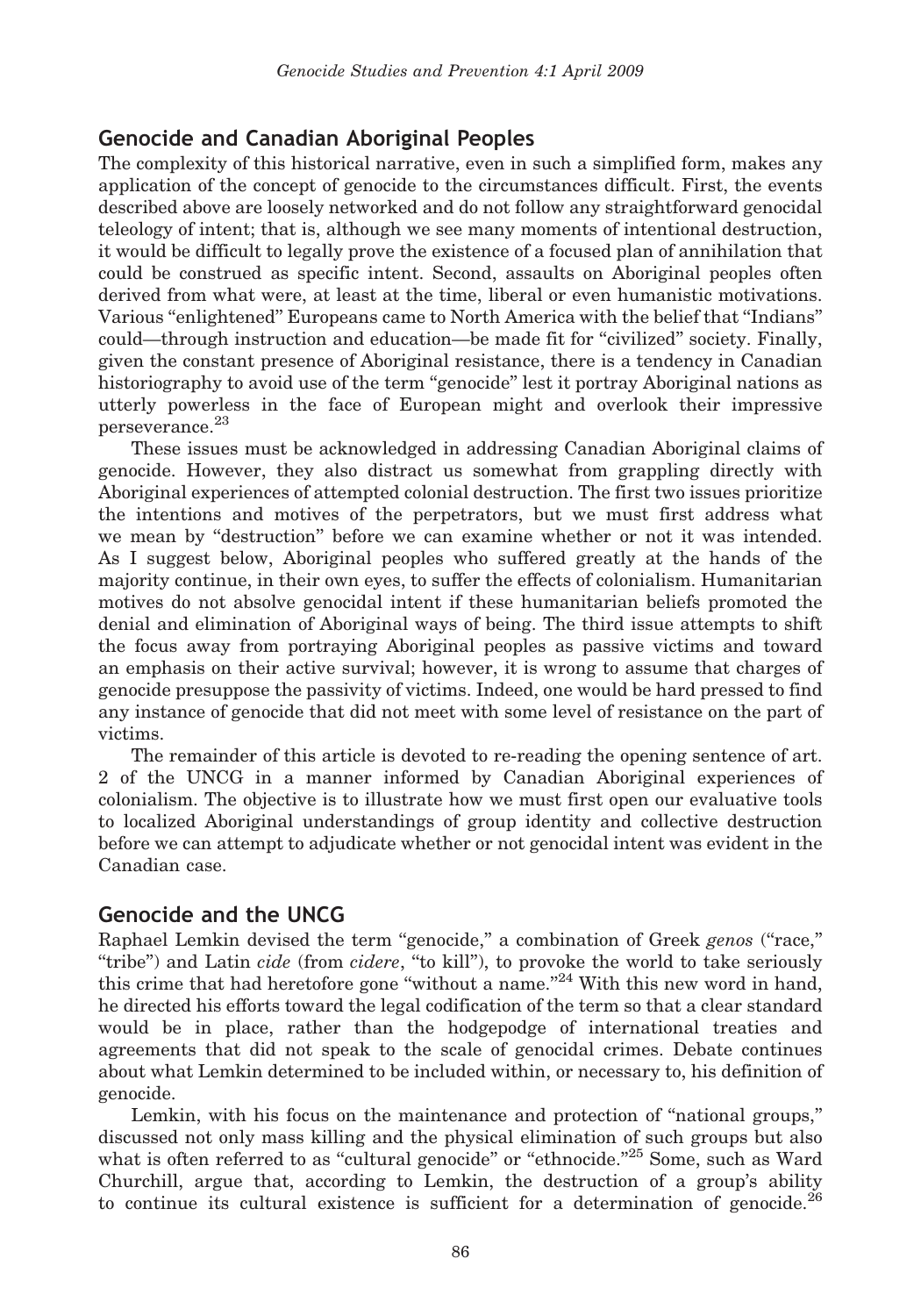Others argue that Lemkin still held killing to be an essential component of genocide.<sup>[27](#page-15-0)</sup> Regardless, it is important to note that Lemkin did give priority to the protection of cultural or "national" groups.<sup>[28](#page-15-0)</sup> Thus, "physical" genocide was not, for him, simply a matter of individual killings in the aggregate; rather, it referred to the manner in which the mass loss of life debilitates the continuation of a "group." Given this, it must also be acknowledged that extermination is not the only means available to achieve group destruction, although it is certainly a potent and primary means.

Moreover, we must first learn something about the group's singularity, or what Lemkin calls the "essential foundations" of group life,<sup>[29](#page-15-0)</sup> if we are to ascertain what it might mean to destroy them. What binds the group together? What cultural components are central to the definitional work of reproducing this group as a social unit? Obviously, there must be individual members participating in this collectivity if it is to exist, but there may be other necessary factors involved as well: territory, language, modes of governance, to name but a few. Based on this focus on the key components of group life, the analytical difference that scholars such as Chalk and Jonassohn claim to exist between physical and cultural forms of genocide becomes less obvious, as we can envision the possibility that the loss of the so-called cultural components of group life might be as damaging to the group's sustainability as the killing of its members.<sup>[30](#page-15-0)</sup> Thus, these processes of physical and cultural destruction are so entwined that they are often separable only at an analytical level that breaks down upon examination of actual experiences of destruction.<sup>[31](#page-15-0)</sup>

Lemkin's goal of achieving recognition of the crime of genocide was realized, in part, with the drafting of UNCG. Article 2 of this convention reads,

In the present Convention, genocide means any of the following acts committed with intent to destroy, in whole or in part, a national, ethnical, racial or religious group as such:

- (a) Killing members of the group;
- (b) Causing serious bodily or mental harm to members of the group;
- (c) Deliberately inflicting on the group conditions of life calculated to bring about its physical destruction in whole or in part;
- (d) Imposing measures intended to prevent births within the group;
- (e) Forcibly transferring children of the group to another group.<sup>[32](#page-15-0)</sup>

Setting aside for the moment the five means to genocide that follow the "as such," as well as the political context in which this article was crafted,  $33$  it is worth exploring the opening sentence of art. 2 in relation to Canadian Aboriginal experiences of destruction. It is this statement that establishes the parameters of the UNCG, demanding that we consider the meanings of words such as "intent," "destroy," and ''group.''

#### Aboriginal Understandings of Group Identity

One of the most controversial aspects of the UNCG is that it restricts the groups potentially targeted by genocide to ''national, ethnical, racial or religious'' groups. Clearly, this is a rather limited list of potential groupings that ignores a great variety of forms of collective life.[34](#page-15-0) Nonetheless, it could be argued that Aboriginal groups fit into one or more of these group categories. For example, Aboriginal groups have some of the characteristics of racial or ethnic groups, in the sense that they exhibit distinct cultural practices and are bound by specific norms, beliefs, and a common language or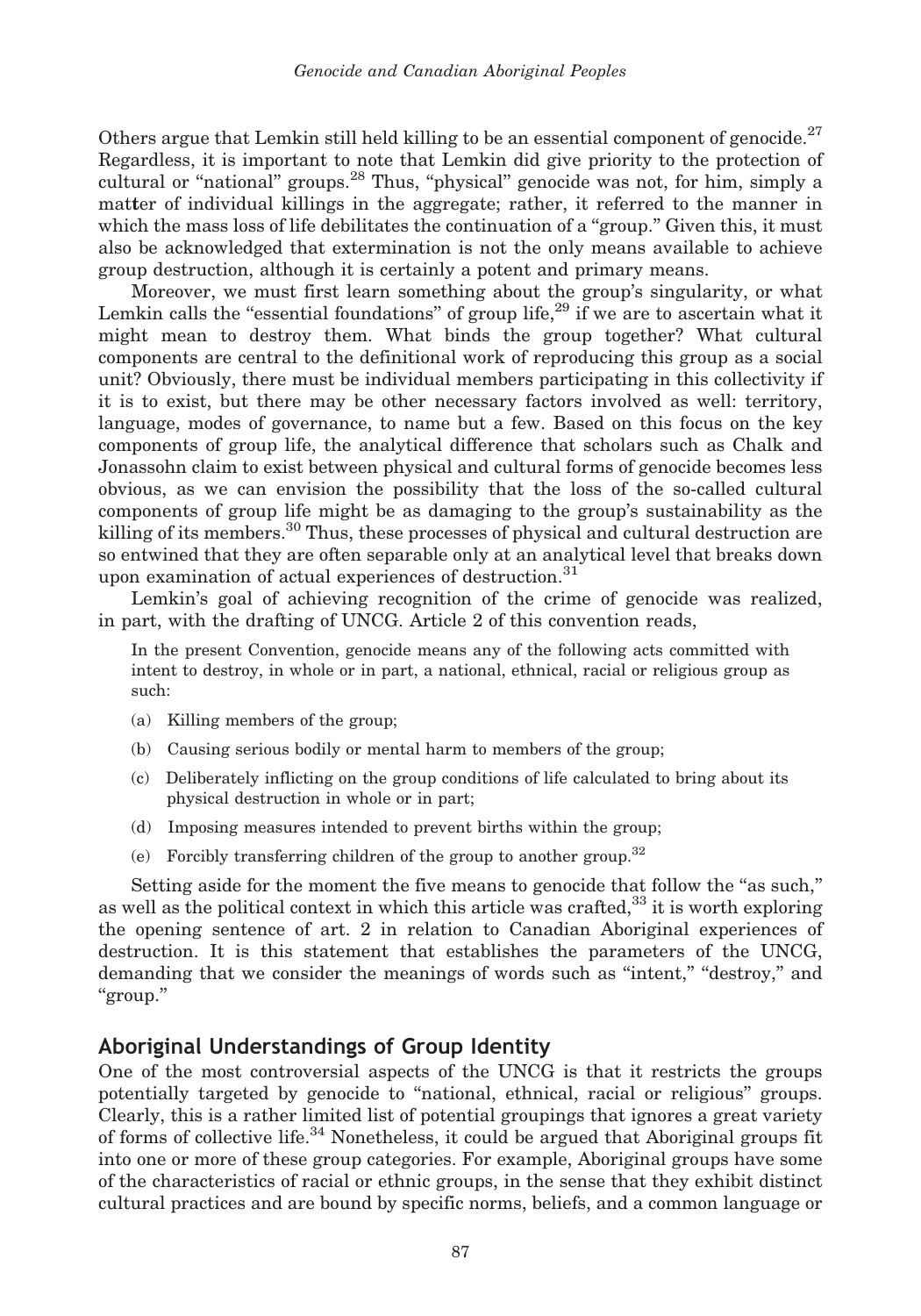linguistic heritage. However, this designation overlooks the multiethnic dimensions of Canadian Aboriginal communities. Often these communities invite members from other communities to join their ranks; indeed, such ethnic mobility was historically encouraged as a means of creating inter-tribal links.<sup>[35](#page-15-0)</sup> For this reason, one might be tempted, instead, to designate Canadian Aboriginal communities as ''nations'' for purposes of the UNCG. However, this too is imperfect, since, unlike European notions of nationhood that presuppose fixed national boundaries, Aboriginal understandings of territory tend to be more fluid. For example, neighboring Aboriginal groups often held "shared territories" that allowed for multi-community usage of lands.<sup>[36](#page-15-0)</sup>

Thus, the restrictions placed on group identity by the UNCG are inappropriate and potentially encourage a ''totalization'' of community life that is itself a danger to Aboriginal group identities. In other words, by seeking to impose clear community parameters upon Canadian Aboriginal groups, interpreters of the UNCG may miscategorize these communities in a way that obstructs their attempts to exist as "becoming communities"<sup>37</sup>—that is, communities engaged in an ongoing and daily process of self-definition and redefinition that never suggests a point of community closure. Indeed, some Aboriginal peoples consider the experience of enforced closure, through mechanisms such as the Canadian reserve system and the ''self-governance'' arrangements offered by the Canadian government, part of an ongoing process of attempted colonial destruction.[38](#page-15-0)

The UNCG further implies that a group consists solely of its human members, but this may be quite contrary to the group identity of collectivities adhering to or built upon animist belief systems that include their environs and local wildlife as part of the group. Under the terms of the UNCG, the impact of the destruction or expropriation of lands and wildlife on group life is considered only through the charge (in art.  $2(c)$ ) of ''deliberately inflicting on the group conditions of life calculated to bring about its physical destruction in whole or in part.'' Indeed, several scholars have used this part of the UNCG to argue that the ecological destruction experienced by Canadian Aboriginal peoples is genocidal.<sup>[39](#page-15-0)</sup> Along these lines, one could examine how, at the end of the fur-trade period, with the move toward settlement, the colonial project began to bear more directly on Aboriginal lands. For example, in British Columbia, the imposition of the reserve system denied Aboriginal peoples nearly all of their territories, as well as traditional hunting, fishing, and governance practices. As Cole Harris notes,

From the late 1860s, Native leaders had protested their small reserves in every way they could, claiming, fundamentally, that their people would not have enough food and that their progeny had no prospects. In retrospect, they were right. The spaces assigned to Native people did not support them, although the mixed economies they cobbled together, the revised diets they ate, and the accommodations and settlements they lived in had allowed some of them to survive.<sup>[40](#page-15-0)</sup>

This destructive force of colonial land appropriation is evident in the experiences of the Tsawwassen First Nation. Located in the lower mainland of British Columbia, their reserve was wedged between a ferry terminal, a coal port, and a highway. The coal port and the ferry terminal combined to destroy shellfish life and fishing areas along the Tsawwassen beachfront, and their longhouse was destroyed to make way for the highway. Such practices, and their equivalents throughout BC and across Canada, $41$  were near catastrophic in their consequences, especially when combined with the population loss caused by European diseases, making difficult not only cultural but also physical reproduction. Thus, one could reasonably argue that these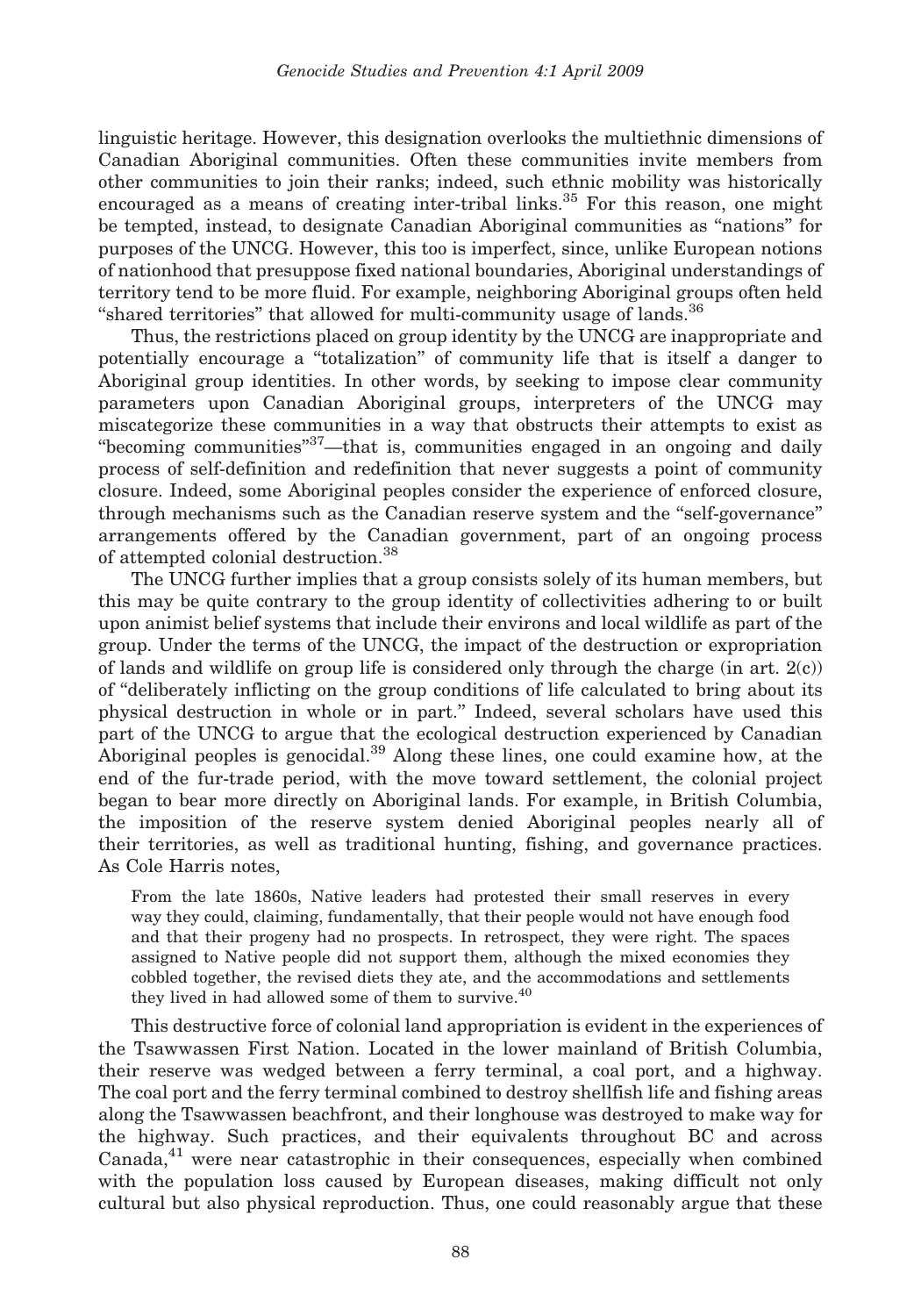are instances in which ''conditions of life calculated to bring about [an Aboriginal group's] physical destruction in whole or in part'' were inflicted.

However, this reading does not fully address the centrality of land and wildlife to Aboriginal peoples. As Peter Kulchyski suggests of Aboriginal communities in Denendeh and Nunavut, the Aboriginal relationship to landscape is neither merely ''closeness'' to nor a strong reliance upon nature; rather, the natural world represents an "embodied inscription."<sup>[42](#page-15-0)</sup> Territory is an essential part of their group-formation processes, and its removal represents a dire threat to the ability of these groups to reproduce a group identity. Mohawk legal scholar Patricia Monture-Angus describes group identity as follows: ''Identity, as I have come to understand it, requires a relationship with territory (and not a relationship based on control of that territory)."<sup>[43](#page-16-0)</sup> The point is that it is a disservice to force Aboriginal experiences of ecological destruction into a framework that acknowledges only the subsistence value of land to a group, even if this move might initially appear to advance their justice claims by clearly locating land and wildlife destruction within the terms of the UNCG. To fully acknowledge the Aboriginal experience of attempted destruction, we need to understand land and environment not simply as means of sustaining group life, but as key components of group life. Thus, in our example, the Tsawwassen did not simply lose their traditional food supports and their longhouse; the whittling down of their reserve and the destruction of their sociocultural environment placed severe restrictions on how they could imagine themselves as a people in relation to, and as part of, their physical surroundings.

Similarly, Westphalian notions of ''national'' territory as bounded property to be owned and used for profit often conflict with traditional Aboriginal understandings of territory.<sup>[44](#page-16-0)</sup> For the Coast Salish of British Columbia, territories are not sharply defined and instead allow for greater freedom of movement, sharing, and relationships. Indeed, the imposition of boundaries upon these communities presents a significant challenge to their self-understandings and group identity. As Brian Thom states, Coast Salish members

see boundaries and borders as arbitrary and artificial at best, and at worst a part of a recurring colonial mechanism of government to create division between communities and kin and weaken the potential strength of the Coast Salish people as a Nation. These people are concerned that the power of such maps and terms will have the effect of severing their connections to place, framing the future of engagements with the land exercised as rights negotiated under land claims settlements firmly in western ontological terms.[45](#page-16-0)

Genocide scholars interested in the attempted destruction of Canadian Aboriginal peoples should thus be wary of trying to categorize and draw boundaries around these peoples in a manner that imposes Western understandings of group identity and group spaces. If its categories are not held sufficiently open to Canadian Aboriginal notions of identity and space, the UNCG may unwittingly become yet another Eurocentric tool for reframing Aboriginal lifeworlds, rather than a resource for Aboriginal justice.<sup>[46](#page-16-0)</sup>

#### Forms of Destruction

So what does it mean to ''destroy'' a group? The previous section discussed the destructive effects of the imposition of European notions of group identity and territory; in this section I focus instead on how a modernist framing of destruction potentially leads to the exclusion of certain harms from consideration in our discussion of genocide.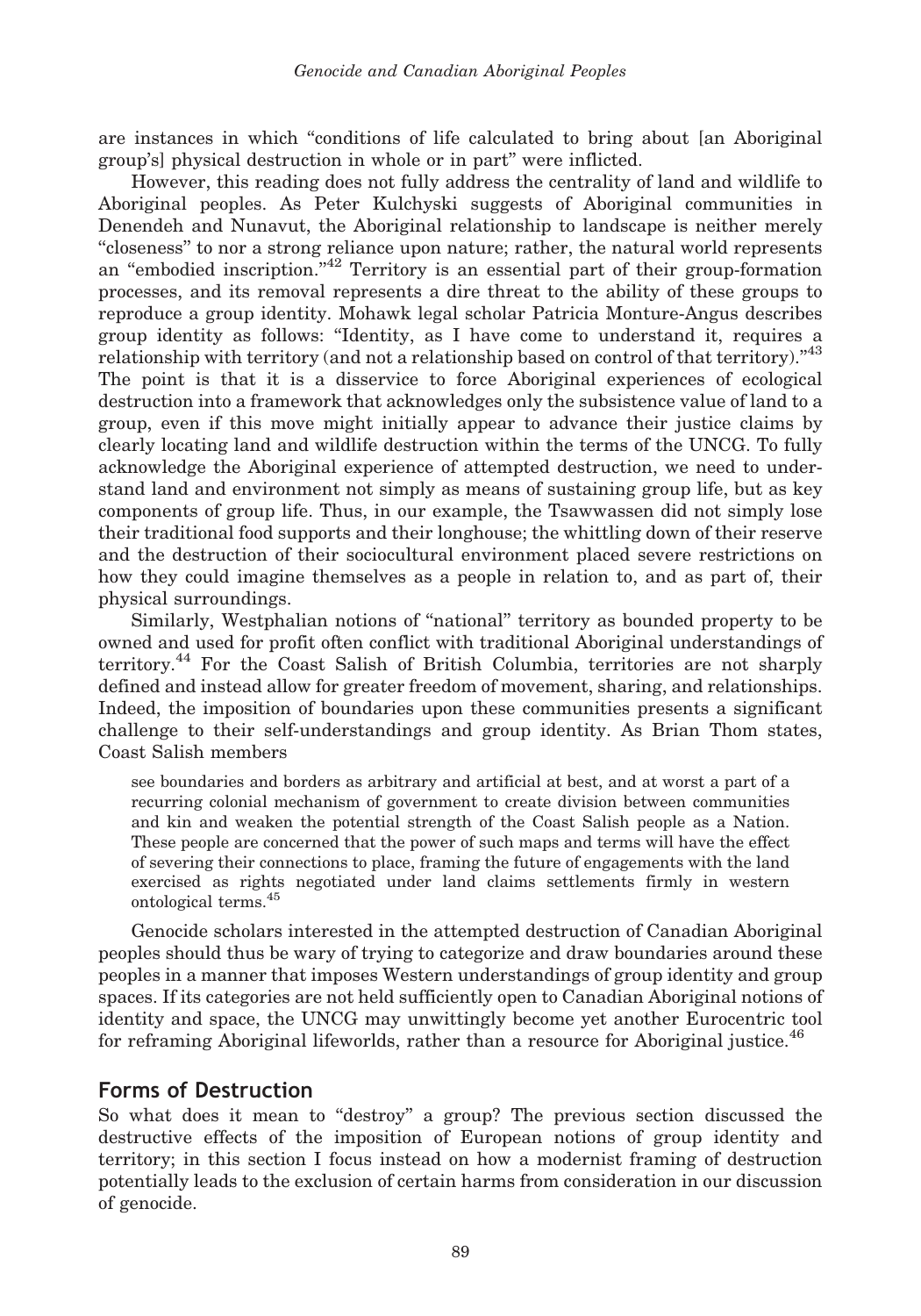Genocide carries with it notions of harm that are artifacts of a specific (in particular, modernist) viewpoint that may not reflect how harms are experienced and understood by different collectives. This is particularly true of what are argued to be ''natural'' processes of destruction, such as disease and famine. As Bruno Latour notes, the modern "Constitution" holds the poles of nature and culture separate, all the while allowing for the proliferation of hybrids, or "quasi-objects" and "quasi-subjects," that are amalgamations of nature and culture networked together in a complex interface. This act of ''purification''—that is, of keeping nature and culture separate allows moderns to stack the deck in their favor, designating events and objects to either the nature or the culture pole when it suits their interests.<sup>[47](#page-16-0)</sup> Taking Latour's argument out of its science studies context, we can examine how this practice of purification operates within debates about what is and what is not genocide, as the hybridity of destructive processes—for example, the deadly spread of HIV/AIDS through rapes, or the destruction caused by (fully or partially) orchestrated famines designed to punish rebellious collectives—often complicates the picture of what is and is not a part of a genocidal action.

We are able to separate hybridic and networked phenomena such as disease and famine into the category of "nature" (as distinct from culture or society) not because this is what empirical evidence suggests but because we adhere to an intellectual orientation that holds nature and culture to be mutually distinct and uncoupled, despite their clear interconnections.<sup>[48](#page-16-0)</sup> Moreover, this separation also allows for the production of more terrible hybrids whose destructive tendencies are not held to account by law or ethics because they are not viewed as targets for social intervention. Thus, European diseases were permitted to ravage Aboriginal communities largely unchecked, and with a certain degree of indifference, because these were not processes for which Europeans felt particularly responsible.<sup>[49](#page-16-0)</sup>

The spread of European diseases served to weaken Aboriginal communities and to increase European dominance in North America. As traders and missionaries penetrated further into Aboriginal societies, they carried epidemics such as smallpox with them. In other cases, the diseases spread through Aboriginal networks, originating at colonial entry points—the forts and ports of North America—and eventually reaching even those groups who had yet to experience European contact. In these latter cases, the diseases acted as a pre-emptive form of ethnic cleansing, allowing Europeans to declare Aboriginal lands *terra nullius* upon reaching the latter's decimated communities.<sup>[50](#page-16-0)</sup>

Amidst the first epidemics of the mid- to late seventeenth century, the growing importance of trade for Aboriginal societies limited their ability to respond to the simultaneously growing threat of disease. For example, the Huron in southwestern Ontario suspected that the plagues that were destroying their communities were brought by the French Jesuit missionaries, but they dared not evict the missionaries for fear that the French would halt trade with the Huron. Subsequently, with the Huron weakened by disease and the supply of beaver pelts dwindling to the point of provoking greater inter-tribal friction over trade competition, the Iroquois confederacy attacked and destroyed the Huron.<sup>[51](#page-16-0)</sup>

Tuberculosis was rampant through many residential schools until the 1940s, and reports suggest that the staff at these schools did little to help the infected children. Susceptibility to this and other diseases was increased by the poor nutrition and inadequate clothing provided to students. In addition, there are reports of students' being required to bunk with others who were infected.<sup>[52](#page-16-0)</sup> With death tolls from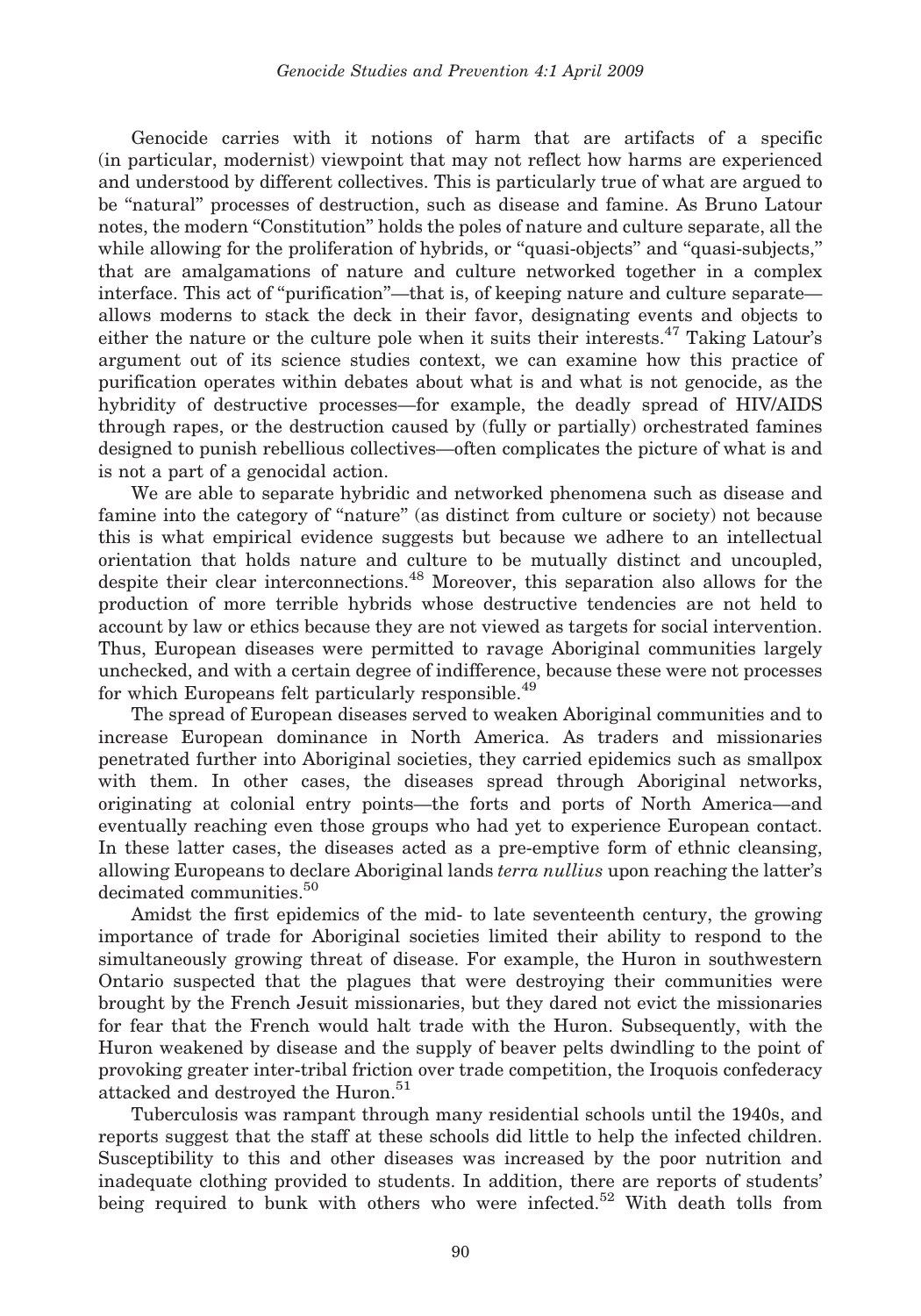tuberculosis reaching as high as 50% in some schools, any claim that this was simply "natural" is exposed as disingenuous at best.

More recently, the community of Grassy Narrows experienced the destructive effects of forced modernization, environmental deterioration, and assimilation. Relocated from their more isolated reserve by the Canadian government because it was believed the First Nation would be better served if they had access to a direct roadway to Kenora, Ontario, the community suffered in the end through the loss of its traditions, mass suicide, rampant child neglect and abuse, widespread alcoholism and mercury poisoning, and the destruction of their food source and livelihood.<sup>[53](#page-16-0)</sup>

Each of these destructive events represents a braiding of social and natural processes.[54](#page-16-0) However, the UNCG is often read within a modernist framework that assumes a stark divide between nature and culture. Thus, the five forms of destruction highlighted in art. 2—"killing members of the group; causing serious bodily or mental harm to members of the group; deliberately inflicting on the group conditions of life calculated to bring about its physical destruction in whole or in part; imposing measures intended to prevent births within the group; forcibly transferring children of the group to another group''—all presume a decidedly social strategy of elimination. The problem with this presumption, in terms of understanding the attempted destruction of Canadian Aboriginal peoples, is that it allows the colonizer to avoid responsibility for hybridic assaults on Aboriginal peoples. Disease is conveniently removed as relevant evidence because it is classified as a natural process. But diseases such as smallpox and tuberculosis, and industrial ailments such as mercury poisoning, were experienced by Aboriginal peoples as consequences of enforced contact with non-Aboriginal peoples, and as part of a structured set of destructive relations, that cannot simply be categorized as ''natural.'' If we are to contend adequately with these experiences, we must not exclude certain forms of destruction from consideration; instead, genocide scholars must be ready to interrogate the modernist oppositions that shape our ways of knowing and being in the world.

#### Understanding Intent

One of the most vexing issues in discussions about genocide in Canada is that of intent. As in debates about genocide in other settler societies (the United States, Australia, and New Zealand), questions are raised about whether the perpetrators clearly formulated an intent to eliminate Aboriginal peoples. Some argue that because the Canadian colonial government's assimilation policies were based on humanitarian and welfare-oriented concerns, they cannot be considered genocidal, since they do not evince a clear malevolent intent. Others point to the fact that functionaries and settlers operating at a distance from government were often the key agents of Aboriginal destruction. Missionaries, gold miners, settlers, and others carried with them no government mandate to impinge upon Aboriginal lifeworlds. However, Lemkin's work on Aboriginal genocides suggests that centrally coordinated planning is not required for an event to be categorized as genocide. Indeed, Lemkin's work shows great awareness of the networked character of Aboriginal destruction, acknowledging that various ''genocidists'' possessing different motives might each play a role in the wider process of Aboriginal destruction.<sup>[55](#page-16-0)</sup>

My objective in this section, however, is neither to outline debates about colonial intent nor to offer an alternative notion of intent. Rather, I aim to demonstrate, through the example of Canadian residential schools, how the notion of intent hinges on our understandings of group identity and group destruction.<sup>[56](#page-16-0)</sup> In other words,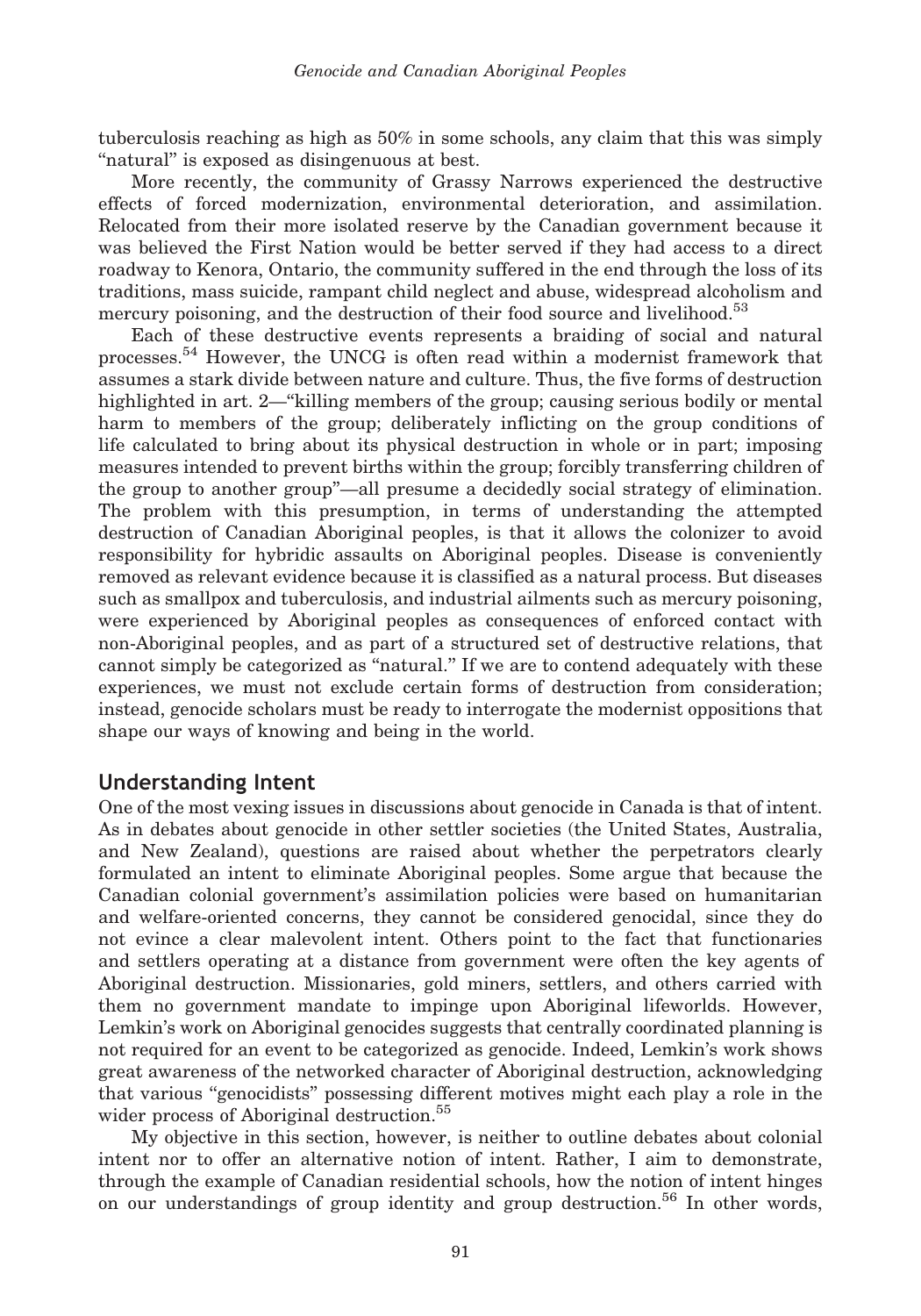unless we take Aboriginal notions of group identity and group destruction seriously, we will have difficulty pinpointing ''intent.''

Death was not an uncommon event in Canada's residential schools. More than half the students at certain schools succumbed to early death from unchecked disease, poor nutrition, or lack of proper clothing and shelter.<sup>[57](#page-16-0)</sup> Add to these the deaths brought on through physical and sexual assaults, and the suicides that sometimes followed these attacks, and one gains a sense of the deadly nature of this ''civilizing'' project. The point has been made that it was the ''progressives'' of their time who sought to redeem Aboriginal peoples by incorporating them into colonial society.<sup>[58](#page-16-0)</sup> For this reason, charges of presentism are often leveled against those who are insensitive to the ethical milieu in which government and residential-school workers operated. Indeed, in the words of Reverend Wilson of the Shingwauk, residential schools appear benign on the surface:

[The Indian child] must be taught many things which come to the white child without the schoolmaster's aid. From the days of its birth, the child of civilized parents is constantly in contact with the modes of civilized life, of action, thought, speech and dress; and is surrounded by a thousand beneficent influences. ... He [the Indian child] must be led out from the conditions of ... birth, in his early years, into the environment of civilized domestic life; and he must be thus led by his teacher.<sup>[59](#page-16-0)</sup>

The intention to breach the bond between parent and child and to disconnect the Aboriginal child from his or her collective receives much more blatant treatment in the words of Duncan Campbell Scott, superintendent of Indian Affairs from 1913 to 1932: ''I want to get rid of the Indian problem. Our object is to continue until there is not a single Indian in Canada that has not been absorbed. They are a weird and waning race."<sup>[60](#page-16-0)</sup> Those seeking a teleology of intent would likely identify the latter statement as a point of origin in the Canadian genocidal process, but we must not fall into this trap; instead we should seek to understand the networked destruction wrought by residential schools in Canada as they destroyed not just lives but generations of lives by disrupting cultural patterns of parenting and cultural transmission. In this sense, they reflect an all-out assault on Aboriginal ontologies. As John Milloy points out,

The child, parent, and community exist in a landscape—a culture's translation of environment into a ''meaning''-filled place. Parts of the programme of studies would disorient children and then attempt to re-orient them in a place filled with European ''meaning.'' This ''programme'' intersected with other parts of the Canadian colonial enterprise to drastically alter the path of Aboriginal cultural production and reproduction.<sup>[61](#page-16-0)</sup>

Thus, even though we have what may be taken as a clear statement of intent issued by a prominent government official, an overreliance on this statement distracts us from what is really at stake here: a colonial project that refused, and continues to refuse, to recognize the legitimacy of Aboriginal lifeworlds. Canadian colonialism has sought—through a range of seemingly benign and overtly aggressive actions—to replace these lifeworlds with the cultural patterns of the colonizers.<sup>[62](#page-16-0)</sup> As Robert van Krieken states with respect to the experiences of the ''stolen generations'' of Australian Aboriginal peoples, the source of destruction may lie less in an ''unambiguous 'intent to destroy' a human group, than in the presumption that there was not much to destroy."<sup>[63](#page-17-0)</sup> Thus, to better understand the Aboriginal experience of destruction, we must move beyond a legalistic notion of intent that seeks to identify specific calculations of destruction on the part of the perpetrator; instead, we must understand intent as a catastrophic form of misrecognition, which so devalues a population that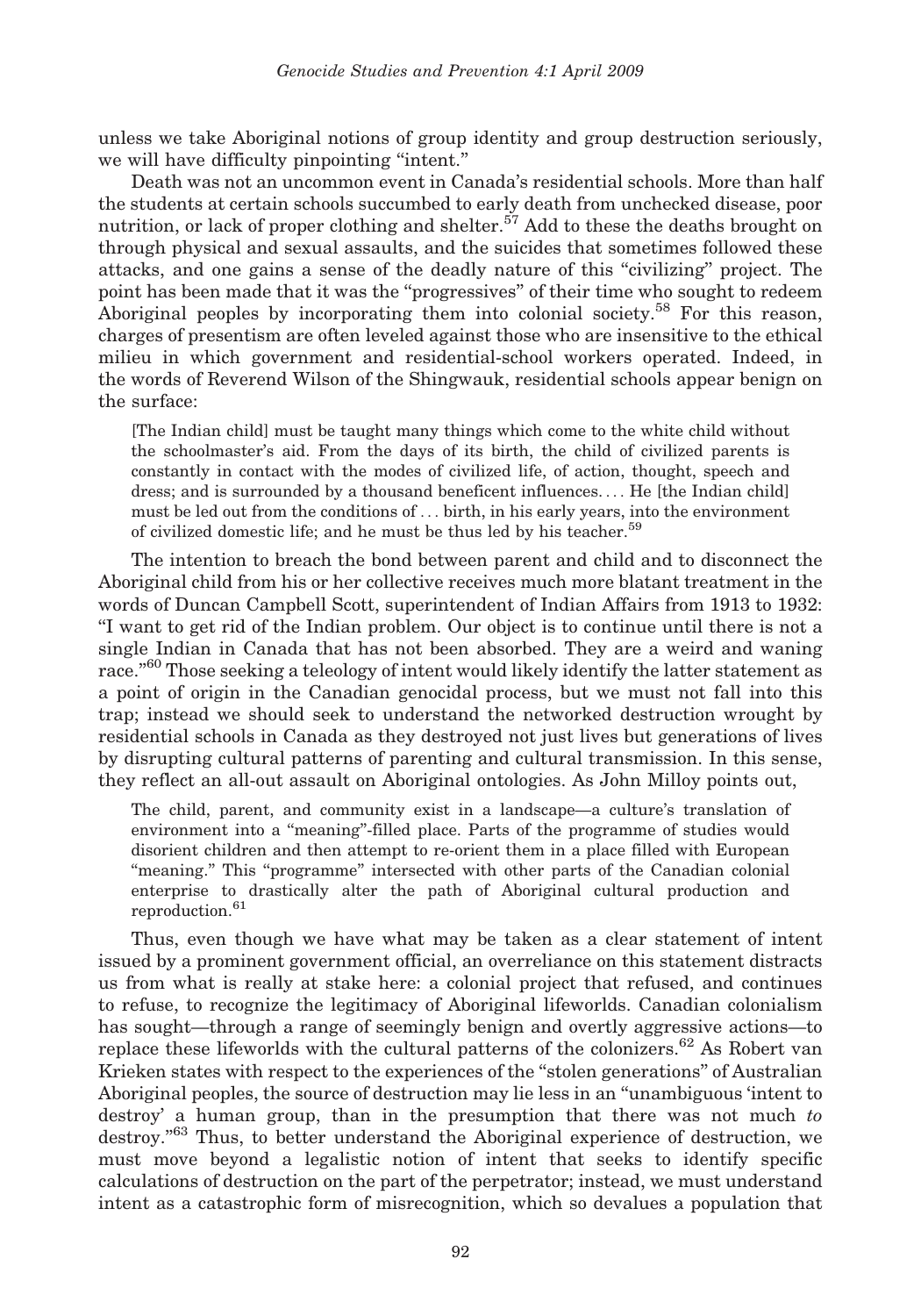<span id="page-13-0"></span>assimilation is assumed to be a matter of their general welfare. In many ways, Europeans imagined Aboriginal peoples to be destitute, backward, uncivilized, and savage, and these assumptions facilitated their choice to impose a ''liberal humanism'' that denied Aboriginal ontologies.

### **Conclusion**

The argument that Canadian Aboriginal peoples have experienced genocide is not new.<sup>[64](#page-17-0)</sup> However, the authors who make this argument tend to take a universalist and modernist interpretation of genocide as their premise and to fit their claims of genocide within its frame, thereby reinforcing its hegemony. In contrast, my objective here has not been to prove a Canadian Aboriginal genocide against the UNCG standard or any other; instead, I have attempted to (a) establish that the designation of ''cultural genocide'' is too qualified and imprecise for understanding Canadian Aboriginal experiences of colonialism, and (b) argue that re-reading and opening certain components of the UNCG through an engagement with Canadian Aboriginal experiences and understandings of group identity, destruction, and intent provides a clearer path to discerning the nature of genocide in Canada.

### Notes

- 1. According to the Canadian Constitution, the Aboriginal peoples of Canada are the Indians, Inuit, and Métis. Constitution Act, 1982, s. 35(2), being Schedule B to the Canada Act 1982 (U.K.), 1982, c. 11. "Indians" is the term used to refer to the many "First Nations" persons defined as either "status" or "non-status" by the Indian Act, R.S.C. 1985, c. I-5. "Inuit" means ''people'' and refers to a set of culturally similar indigenous groups who reside in Canada's north (the term is also used to describe non-Canadian indigenous peoples). The Métis are people of mixed First Nations and European descent. Much of the information drawn on in this paper focuses on First Nations peoples in Canada, but I use the more general term "Aboriginal" because Inuit and Métis have shared many of these experiences.
- 2. J. Rick Ponting and Robert Gibbons, Out of Irrelevance: A Sociopolitical Introduction to Indian Affairs in Canada (Toronto: Butterworth, 1980), 18; Terry Wotherspoon and Vic Satzewich, First Nations: Race, Class and Gender Relations, 2nd ed. (Saskatoon: Canadian Plains Research Center, 2000), 28.
- 3. The other two categories are ''physical genocide'' (the ''outright extermination or imposition of slow death measures'') and ''biological genocide'' (''the prevention of births among the target group''). The category of ''cultural genocide,'' in contrast, refers to the ''destruction of the specific characteristics of the group.'' Ward Churchill, ''Forbidding the 'G-Word': Holocaust Denial as Judicial Doctrine in Canada," Other Voices 2, no. 1 (2000), <http://www.othervoices.org/2.1/churchill/denial.html#53b> (accessed 19 December 2008). Churchill argues that these three categories are of ''equal gravity'' and do not represent a hierarchy of harm.
- 4. Frank Chalk and Kurt Jonassohn, The History and Sociology of Genocide: Analyses and Case Studies (New Haven, CT: Yale University Press, 1990), 23.
- 5. Andrew Woolford, Between Justice and Certainty: Treaty-Making in British Columbia (Vancouver: UBC Press, 2005).
- 6. For discussion of the potential banalization of genocide see Helen Fein, ''Genocide: A Sociological Perspective,'' in Genocide: An Anthropological Reader, ed. Alexander Laban Hinton, 74–90 (Malden, MA: Blackwell, 2002), 74; Michael Ignatieff, ''Lemkin's Word: The Danger of a World Without Enemies,'' The New Republic, 26 February 2001, 25–28.
- 7. Charles L. Briggs and Clara Mantini Briggs, '''The Indians Accept Death as a Normal, Natural Event': Institutional Authority, Cultural Reasoning, and Discourses of Genocide in a Venezuelan Cholera Epidemic,'' Social Identities 3 (1997): 439–69, 460.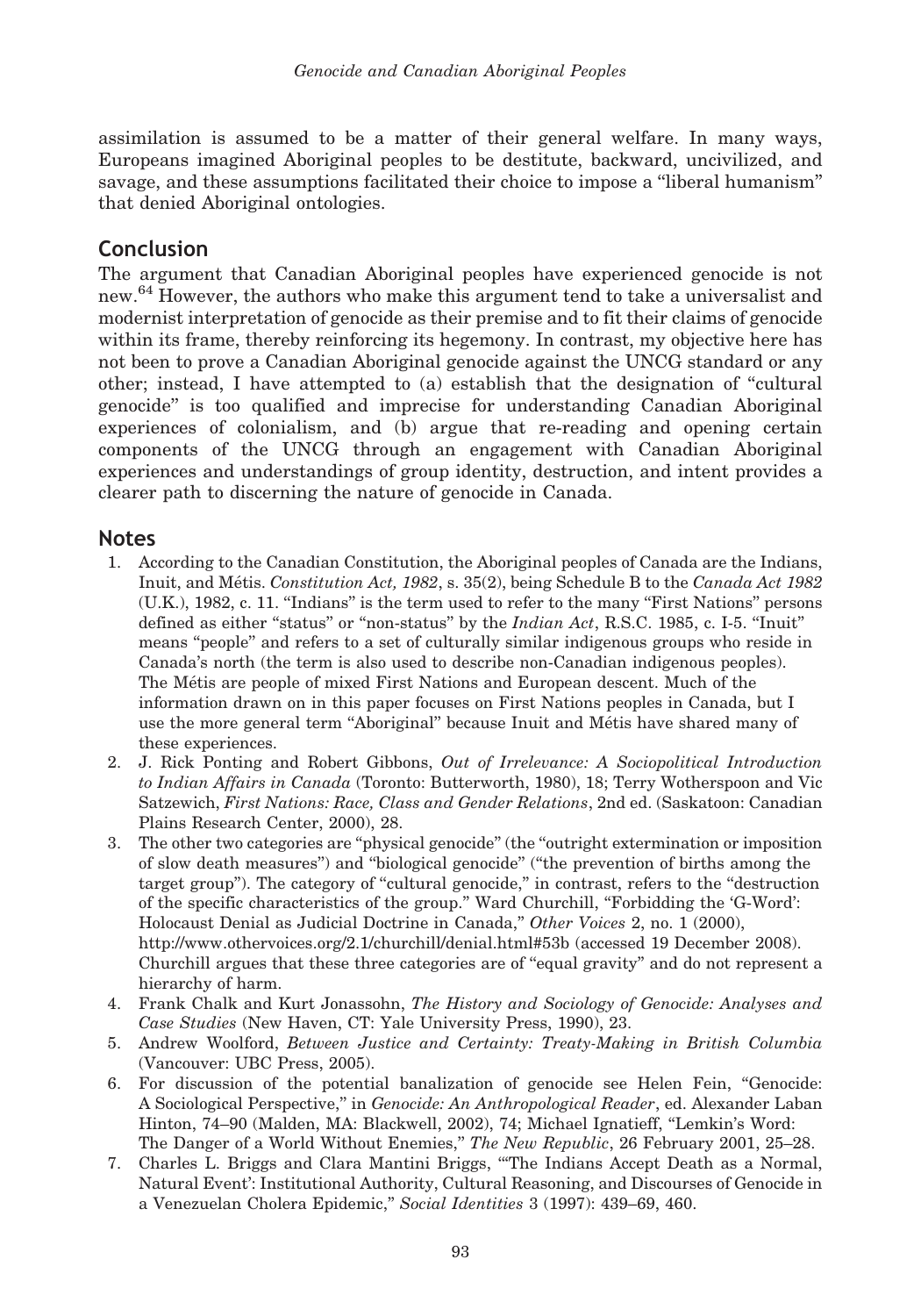- <span id="page-14-0"></span>8. Convention on the Prevention and Punishment of the Crime of Genocide, 9 December 1948, 78 U.N.T.S. 277, [http://www.unhchr.ch/html/menu3/b/p\\_genoci.htm](http://www.unhchr.ch/html/menu3/b/p_genoci.htm) (accessed 19 December 2008), art. 2.
- 9. Michael Mann, The Dark Side of Democracy: Explaining Ethnic Cleansing (Cambridge: Cambridge University Press, 2005).
- 10. J.R. Miller, Skyscrapers Hide the Heavens: A History of Indian–White Relations in Canada, rev. ed. (Toronto: University of Toronto Press, 1989).
- 11. George R., Proclamation, 7 October 1763 (3 Geo. III), reprinted in R.S.C. 1985, App. II, No. 1. The text of the Royal Proclamation is also available online through the Virtual Law Office,<http://www.bloorstreet.com/200block/rp1763.htm> (accessed 20 December 2008).
- 12. Arthur Ray, Jim Miller, and Frank Tough, Bounty and Benevolence: A History of Saskatchewan Treaties (Montreal: McGill-Queen's University Press, 2000). It should be noted that the terms of these treaties are contested and that many Aboriginal groups argue that the terms have been violated. Alleged treaty violations are dealt with through the Canadian government's ''specific claims'' process, whose current backlog of claims would likely take well over a century to resolve at the current pace.
- 13. Woolford, Between Justice and Certainty.
- 14. George Manuel and Michael Posluns, The Fourth World: An Indian Reality (Don Mills, ON: Collier-Macmillan., 1974).
- 15. Brian Calliou and Cora Voyageur, ''Aboriginal Economic Development and the Struggle for Self-Government,'' in Power and Resistance: Critical Thinking about Canadian Social Issues, 2nd ed., ed. Wayne Antony and Les Samualson, 115–34 (Halifax: Fernwood Publishing, 1998); Dara Culhane, *The Pleasure of the Crown* (Vancouver: UBC Press, 1997).
- 16. Christopher Bracken, The Potlatch Papers: A Colonial Case History (Chicago: University of Chicago Press, 1997); Douglas Cole and Ira Chaikin, An Iron Hand Upon the People: The Law Against the Potlatch on the Northwest Coast (Vancouver: Douglas & McIntyre, 1990).
- 17. Kevin Annett, Hidden from History: The Canadian Holocaust: A Summary of an Ongoing Independent Inquiry into Canadian Native ''Residential Schools'' and Their Legacy (Vancouver: The Truth Commission into Genocide in Canada, 2001).
- 18. Patricia Monture-Angus, Journeying Forward: Dreaming First Nations' Independence (Halifax: Fernwood Publishing, 1999); Celia Haig-Brown, Resistance and Renewal: Surviving the Indian Residential School (Vancouver: Tillicum Library, 1988).
- 19. Eduardo Duran, Native American Postcolonial Psychology (Albany: State University of New York Press, 1995).
- 20. Peter Kulchyski, "Aboriginal Peoples and Hegemony in Canada," Journal of Canadian Studies 30 (1995): 60–68.
- 21. Calder v. British Columbia (A.G.) (1973), 34 D.L.R. (3d) 145, [1973] S.C.R. 313, [1973] 4 W.W.R. 1.
- 22. Each of these developments, however, was limited in terms of the justice offered to Aboriginal peoples. The comprehensive land-claims process is very onerous for Aboriginal groups; see Gurston Dacks, ''The Politics of Native Claims in Northern Canada,'' in The Quest for Justice: Aboriginal Peoples and Aboriginal Rights, ed. Menno Boldt and J.A. Long, 251–64 (Toronto: University of Toronto Press, 1985). The Constitution Act, 1982, provides Aboriginals with only an ''empty box'' of rights—the nature of these rights and of Aboriginal title are still yet to be fully determined; see Douglas Sanders, ''Preexisting Rights: The Aboriginal Peoples of Canada (Sections 25 and 35)," in The Canadian Charter of Rights and Freedoms, 3rd ed., ed. G.-A. Beaudoin and E.I. Mendes, 232–60 (Scarborough, ON: Carswell, 1995).
- 23. Miller, Skyscrapers Hide the Heavens.
- 24. Samantha Power, "A Problem from Hell": America and the Age of Genocide (New York: Basic Books, 2002), 17.
- 25. Chalk and Jonassohn, History and Sociology of Genocide; Samuel Totten, William S. Parsons, and Robert K. Hitchcock ''Confronting Genocide and Ethnocide of Indigenous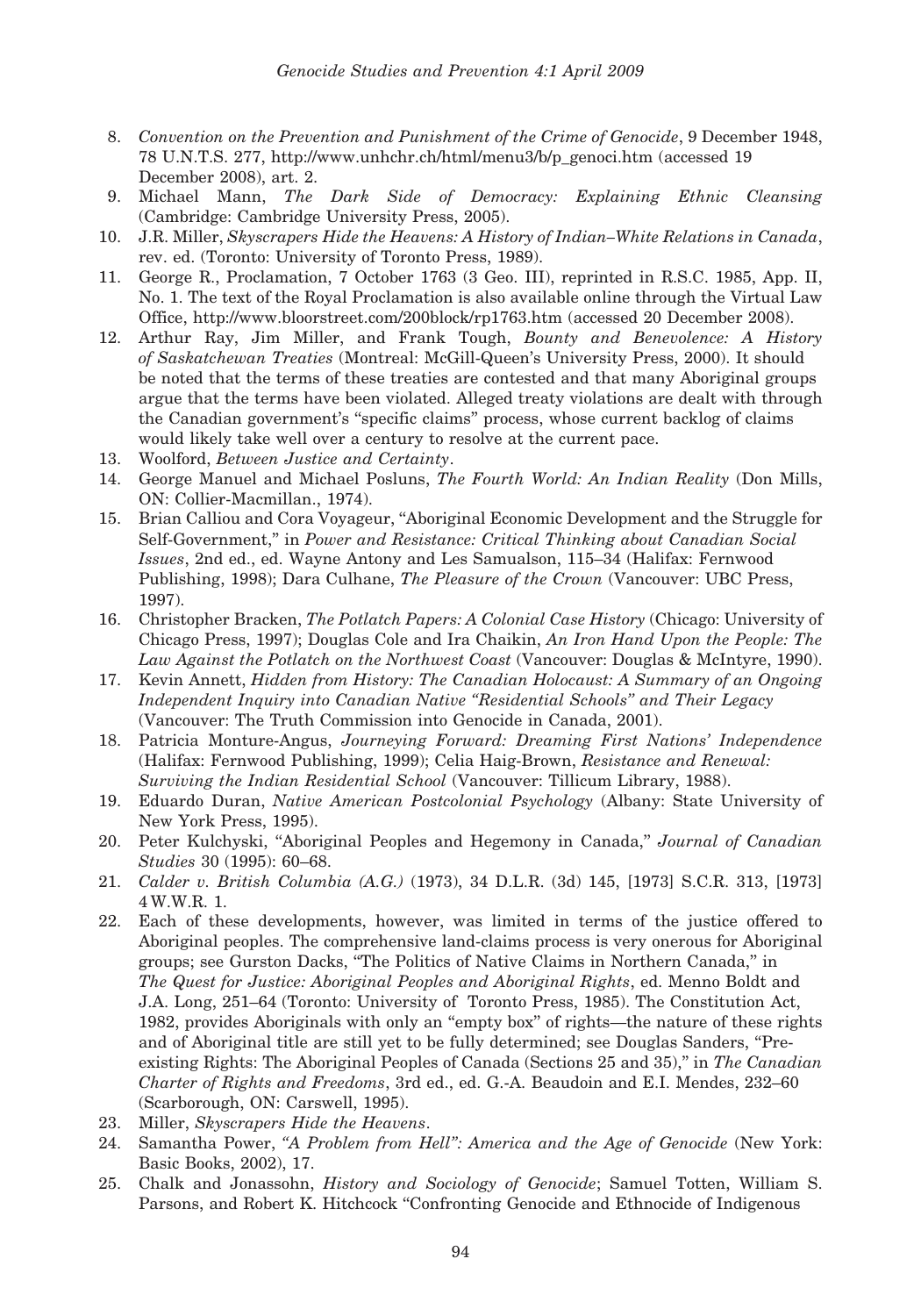<span id="page-15-0"></span>Peoples: An Interdisciplinary Approach to Definition, Intervention, Prevention, and Advocacy,'' in Annihilating Difference: The Anthropology of Genocide, ed. Alexander Laban Hinton, 54–91 (Berkeley: University of California Press, 2002).

- 26. Ward Churchill, Perversions of Justice: Indigenous Peoples and Angloamerican Law (San Francisco: City Lights Books, 2003).
- 27. See, e.g., Dirk A. Moses, ''Conceptual Blockages and Definitional Dilemmas in the 'Racial Century': Genocides of Indigenous Peoples and the Holocaust,'' Patterns of Prejudice 36, 4 (2002): 7–36.
- 28. This aspect of Lemkin's work was similarly emphasized by the Australian inquiry into the separation of Aboriginal and Torres Strait Islander children from the families. See Human Rights and Equal Opportunity Commission, Bringing Them Home: Report of the National Inquiry into the Separation of Aboriginal and Torres Strait Islander Children from Their Families (Sydney: Sterling Press, 1997).
- 29. Raphael Lemkin, Axis Rule in Occupied Europe: Laws of Occupation, Analysis of Government, Proposals for Redress (Washington, DC: Carnegie Endowment for International Peace, 1944), 79.
- 30. Chalk and Jonassohn, History and Sociology of Genocide, 23.
- 31. See, e.g., Robert van Krieken, ''Rethinking Cultural Genocide: Aboriginal Child Removal and Settler-Colonial State Formation,'' Oceania 75 (2004): 125–50.
- 32. UNCG, art. 2. The UNCG entered into force on 12 January 1951.
- 33. Several scholars have noted that the political negotiations surrounding the UNCG shifted it away from Lemkin's intentions. See, e.g., Leo Kuper, Genocide: Its Political Use in the Twentieth Century (New Haven, CT: Yale University Press, 1981).
- 34. See Alexander Laban Hinton, ''The Dark Side of Modernity: Toward an Anthropology of Genocide,'' in Annihilating Difference: The Anthropology of Genocide, ed. Alexander Laban Hinton, 1–40 (Berkeley: University of California Press, 2002).
- 35. See, e.g., the resistance to assumptions of ethnic homogeneity among the Tsleil-Waututh of British Columbia. Tsleil Waututh First Nation, Our Land to Share: A Future for the People of the Inlet: A Comprehensive Approach to Settling an Urban First Nation Treaty in British Columbia (Vancouver: Tsleil Waututh First Nation, 2000).
- 36. Brian Thom, ''The Paradox of Boundaries in Coast Salish Territories'' (paper presented at Indigenous Cartographies and Representational Politics: An International Conference Dedicated to the Critical Examination of Indigenous Mapping and Geographic Information Systems, Cornell University, Ithaca, NY, 3–5 March 2006); Monture-Angus, Journeying Forward.
- 37. Peter Kulchyski, Like the Sound of a Drum: Aboriginal Cultural Politics in Denendeh and Nunavut (Winnipeg: University of Manitoba Press, 2005); Jean-Luc Nancy, The Inoperative Community (Minneapolis: University of Minnesota Press, 1991); Giorgio Agamben, The Coming Community (Minneapolis: University of Minnesota Press, 1993).
- 38. See, e.g., Taiaiake Alfred, Peace, Power, Righteousness: An Indigenous Manifesto (London: Oxford University Press, 1999).
- 39. Dean Neu and Richard Therrien, Accounting for Genocide: Canada's Bureaucratic Assault on Aboriginal People. (Black Point, NS: Fernwood Publishing/Zed Books, 2002); Katherine Bischoping and Natalie Fingerhut, ''Border Lines: Indigenous Peoples in Genocide Studies,'' Canadian Review of Sociology and Anthropology 33 (1996): 481–506.
- 40. Cole Harris, Making Native Space: Colonialism, Resistance and Reserves in British Columbia (Vancouver: UBC Press, 2002), 291.
- 41. As noted above, whereas the Canadian government signed treaties with most Aboriginal groups, in several regions of the country such agreements were not a feature of colonialism (e.g., B.C., Yukon, and parts of Quebec). However, even those Aboriginal groups that did sign treaties found themselves facing unexpected assaults on their territory and their traditional land-based practices as these agreements were violated or manipulated. See Ray et al., Bounty and Benevolence.
- 42. Kulchyski, Like the Sound of a Drum, 18.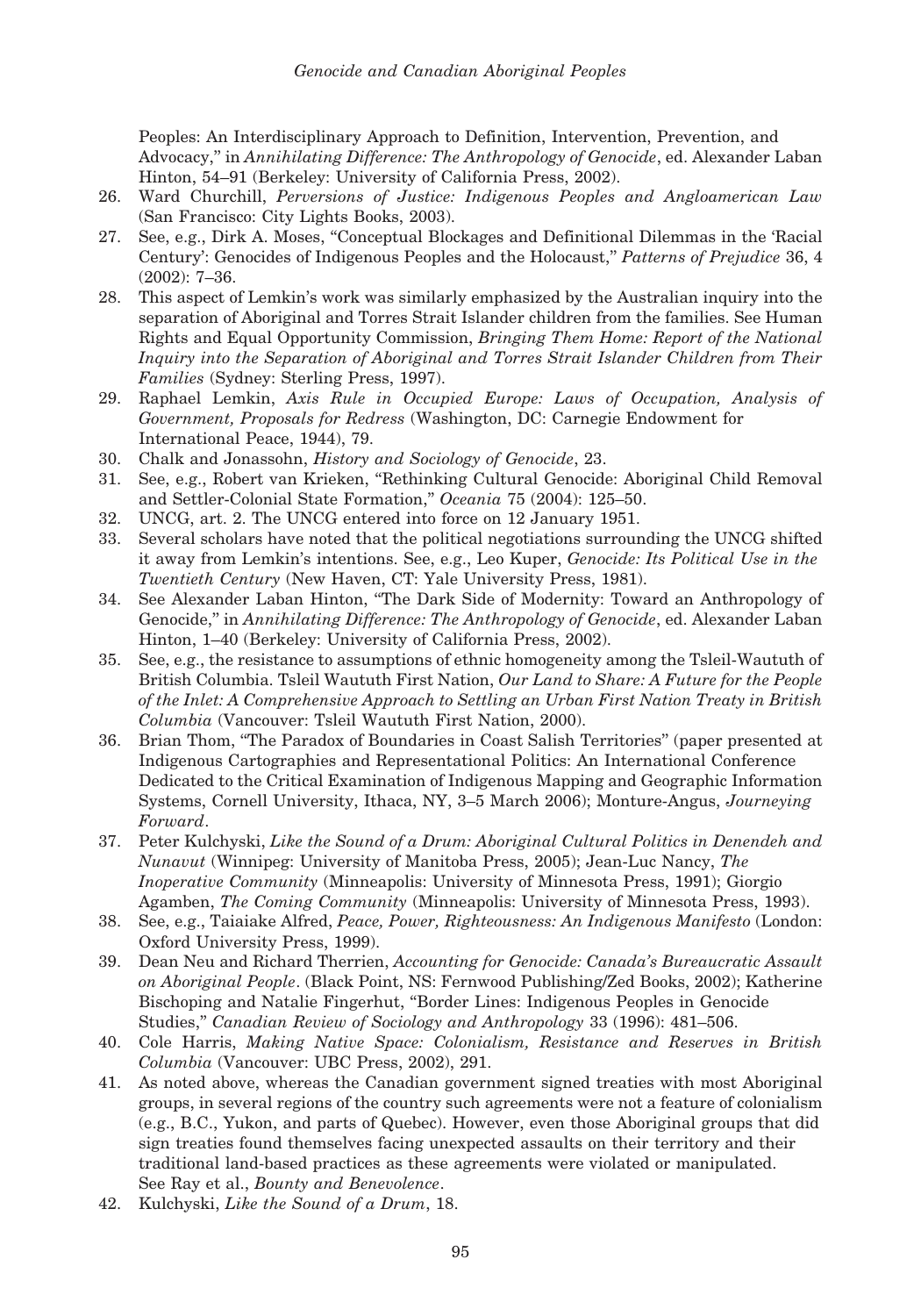- <span id="page-16-0"></span>43. Monture-Angus, Journeying Forward, 56.
- 44. Julie Cruickshank, The Social Life of Stories: Narratives and Knowledge in the Yukon Territory (Lincoln: University of Nebraska Press, 1998); Thom, ''Paradox of Boundaries.''
- 45. Thom, "Paradox of Boundaries," 21–22.
- 46. It should be remembered that part of the colonial project in Canada was to homogenize Aboriginal peoples under a single term, ''Indian,'' and thus to make them governable as a unitary people.
- 47. Bruno Latour, We Have Never Been Modern (Cambridge, MA.: Harvard University Press, 1993).
- 48. Ibid.
- 49. This, of course, excludes purposeful uses of disease as a form of ''biological warfare'' against Aboriginal combatants. See Elizabeth A. Fenn, ''Biological Warfare in Eighteenth-Century North America: Beyond Jeffrey Amherst,'' Journal of American History 86 (2000): 1552–80.
- 50. Daniel W. Clayton, Islands of Truth: The Imperial Fashioning of Vancouver Island (Vancouver: UBC Press, 2000).
- 51. Bruce G. Trigger, Natives and Newcomers: Canada's ''Historic Age'' Reconsidered (Kingston: McGill-Queen's University Press, 1985).
- 52. Annett, Hidden from History.
- 53. Anastasia Shkilnyk, A Poison Stronger Than Love: The Destruction of an Ojibwa Community (New Haven, CT: Yale University Press, 1985).
- 54. Another instructive example involves the smallpox epidemic in Victoria, BC, in 1862. Aboriginal persons camping near the city to take advantage of trade were infected by a strain of smallpox that likely originated in San Francisco and was carried northward through the gold rush. After some efforts to quarantine and vaccinate those infected, the colonial government resorted to expelling the Aboriginal persons through the deployment of gunboats. These individuals returned to their communities, carrying the deadly disease with them. See Barry M. Gough, Gunboat Frontier: British Maritime Authority and Northwest Coast Indians, 1846–90 (Vancouver: UBC Press, 1984).
- 55. Michael A. McDonnell and Dirk A. Moses, ''Raphael Lemkin as Historian of Genocide in the Americas,'' Journal of Genocide Research 7 (2005): 201–29.
- 56. For more thorough discussion of the question of intent as it relates to Aboriginal peoples see Moses, ''Conceptual Blockages and Definitional Dilemmas'' Dirk A. Moses, ''An Antipodean Genocide? The Origins of the Genocidal Moment in the Colonization of Australia," Journal of Genocide Research 2 (2000): 89–106; Tony Barta, "Relations of Genocide: Land and Lives in the Colonization of Australia," in Genocide and the Modern Age: Etiology and Case Studies of Mass Death, ed. Isador Wallimann and Michael N. Dobkowski, 237–52 (Syracuse, NY: Syracuse University Press, 1987).
- 57. John S. Milloy, A National Crime: The Canadian Government and the Residential School System, 1879 to 1986 (Winnipeg: University of Manitoba Press, 1999).
- 58. Alan C. Cairns, Citizens Plus: Aboriginal Peoples and the Canadian State (Vancouver: UBC Press, 2000).
- 59. Quoted in Milloy, A National Crime, 33–4.
- 60. Quoted in Brian E. Titley, A Narrow Vision: Duncan Campbell Scott and the Administration of Indian Affairs in Canada (Vancouver: UBC Press, 1986), 50; see also Neu and Therrien, Accounting for Genocide.
- 61. Milloy, A National Crime, 37.
- 62. Lemkin writes that ''genocide has two phases: one, destruction of the national pattern of the oppressed group; the other, the imposition of the national pattern of the Oppressor.'' Lemkin, Axis Rule in Occupied Europe, 79. One gets the sense that not only is assimilation a key component of the definition of genocide, it is a twin process to extermination, which is often the privileged focus of genocide studies. As Michael McDonnell and Dirk Moses note, this passage illustrates that genocide ''is colonial in nature,'' since it shows imperialist